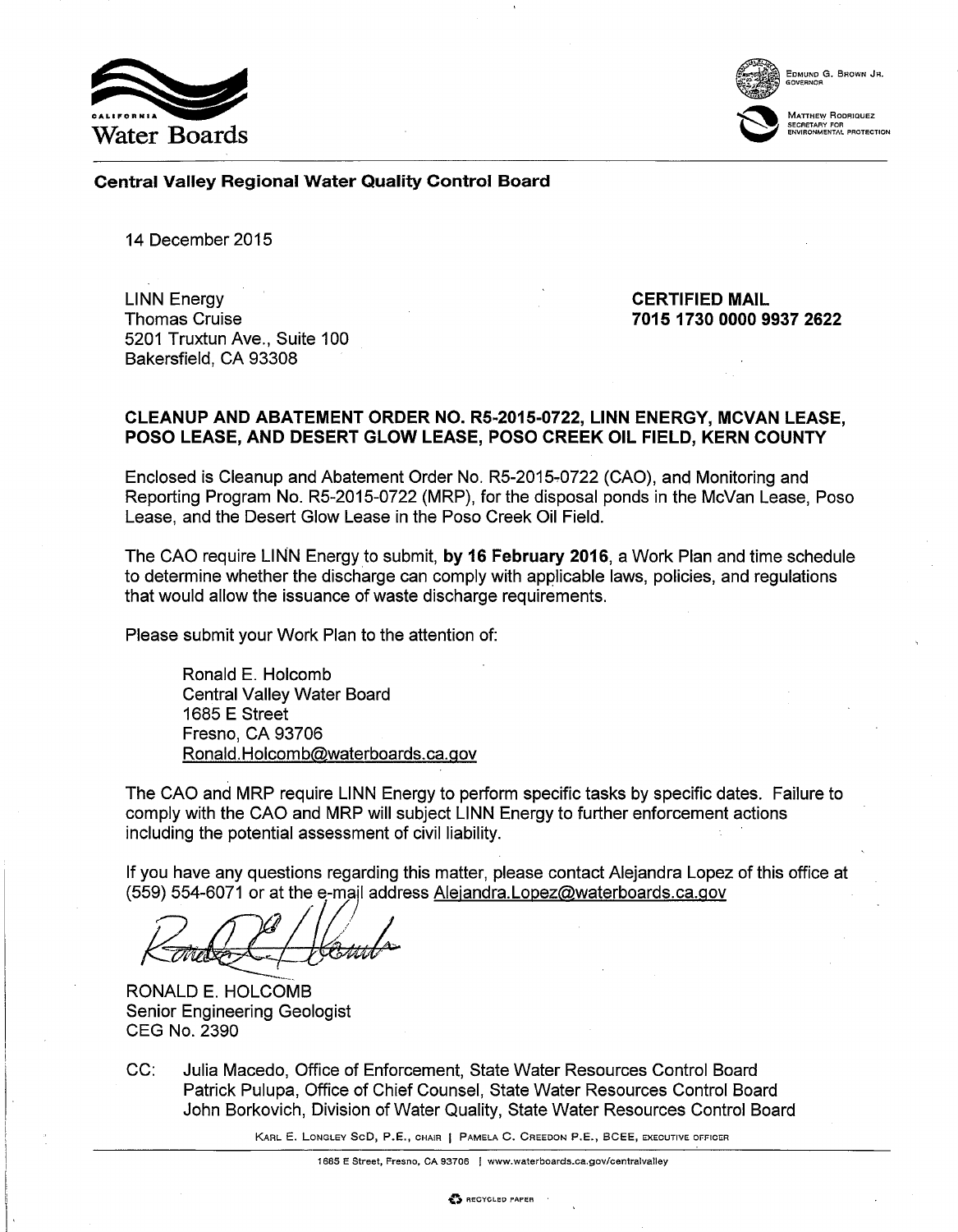# **CALIFORNIA REGIONAL WATER QUALITY CONTROL BOARD CENTRAL VALLEY REGION**

## **CLEANUP AND ABATEMENT ORDER NO. R5-2015-0722 FOR LINN ENERGY MCVAN LEASE, DESERT GLOW LEASE, POSO LEASE POSO CREEK OIL FIELD KERN COUNTY**

The California Regional Water Quality Control Board, Central Valley Region (hereafter Central Valley Water Board), finds that:

- 1. LINN Energy (hereinafter Discharger), operates a petroleum production wastewater discharge facility at the McVan Lease, Desert Glow Lease and Poso Lease in the Poso Creek Oil Field (jointly referred to as Facilities). The Facilities are located approximately 14.5 miles north of Bakersfield in Section 14, T27S, R27E, MDB&M.
- 2. The Facilities contains two active surface impoundments (ponds) and two inactive ponds with residual crude oil waste. Wastewater is separated from the extracted crude oil and disposed of into permitted underground injection control wells and excess wastewater is discharged to the unlined ponds for percolation and evaporation. The active ponds at the Desert Glow Lease are 92 feet long by 74 feet wide by 20 feet deep (Pond No. 1) and 128 feet long by 74 feet wide by 16 feet deep (Pond No. 2). The inactive pond at the McVan Lease is 246 feet long by 58 feet wide and 16 feet deep (Pond No. 3). The inactive pond at the Poso Lease is approximately 180 feet long by 40 feet wide and depth is unknown. The Poso Lease pond and the McVan Lease pond contain residual crude oil waste from historical wastewater discharges.
- 3. The Discharger has not submitted a Report of Waste Discharge. The Facilities are not regulated by Waste Discharge Requirements (WDRs) for the discharge of petroleum production wastewaters.
- 4. In March 2015, the Central Valley Water Board issued Notices of Violation (NOVs) to the Discharger that were a result of three inspections conducted on 9 January 2015. The NOVs alleged that the Discharger was in violation of Section 13260 of the California Water Code for failing to submit a Report of Waste Discharge. Discharging waste that could impact the quality of waters of the State without obtaining WDRs is a violation of Sections 13260 and 13264 of the California Water Code.
- 5. This Order contains a time schedule to achieve compliance with the California Water Code (Water Code) and the *Water Quality Control Plan for the Tulare Lake Basin Second Edition, Revised January 2004* (Basin Plan), and requires that by 31 December 2016, the Discharger demonstrate that the discharge to these ponds can comply with the applicable laws, policies, and regulations or the discharge will have to cease by that date in addition the Discharger may choose to properly close the ponds by that date.
- 6. The Basin Plan designates beneficial uses, establishes water quality objectives, and contains implementation plans and policies for all waters of the Basin.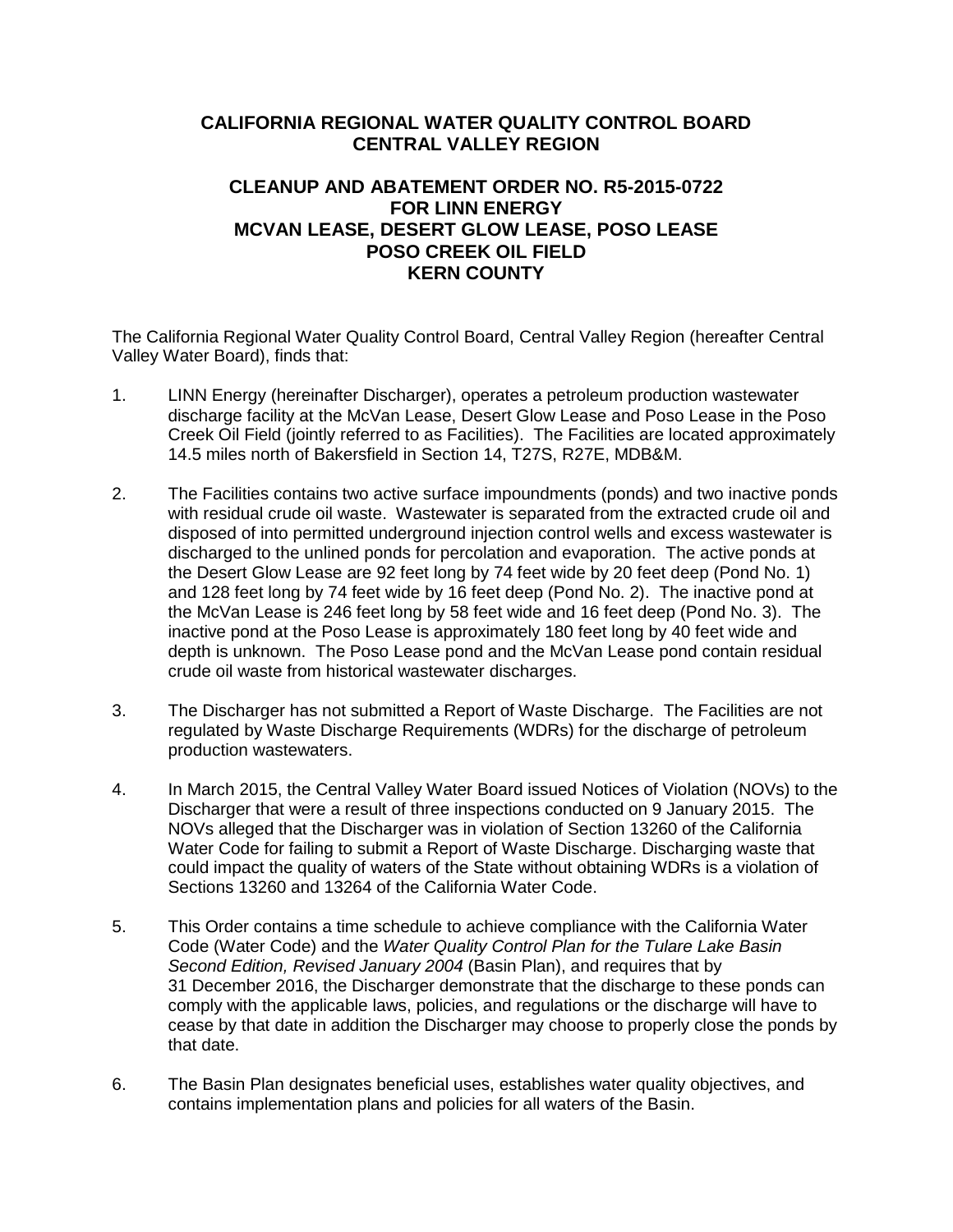7. The Basin Plan sets forth the following specific waste constituent limits for discharges of oil field wastewater to unlined ponds overlying ground water with existing and future probable beneficial uses are:

| Constituent                   | Limitation Units |                                     |
|-------------------------------|------------------|-------------------------------------|
| Electrical Conductivity (EC): | 1000             | micromhos per centimeter (umhos/cm) |
| Chloride:                     | 200              | milligrams per liter (mg/L)         |
| Boron:                        |                  | mg/L                                |

- 8. The Basin Plan allows discharges of oil field wastewater that exceed the above maximum salinity limits to unlined ponds, stream channels, or surface waters if the Discharger successfully demonstrates to the Central Valley Water Board in a public hearing that the proposed discharge will not substantially affect water quality nor cause a violation of water quality objectives.
- 9. The Facilities is in the Detailed Analysis Unit (DAU) 257 which is a part of the Kern County Basin Hydrologic Unit. The designated beneficial uses of the groundwater, as specified in the Basin Plan for DAU 257, are municipal and domestic water supply, agricultural supply, industrial service and process supply, and water contact recreation.
- 10. Surface drainage is toward Poso Creek in the Kern Uplands Hydrologic Area (558.90) of the Tulare Lake Basin. The designated beneficial uses of Poso Creek, as specified in the Basin Plan, are agricultural supply; water contact and non-contact water recreation; warm fresh water habitat; cold fresh water habitat; preservation of rare, threatened and endangered species; groundwater recharge; and freshwater replenishment.
- 11. On 1 April 2015, the Central Valley Water Board issued a California Water Code Directive Pursuant to Section 13267 to the Discharger. It required the Discharger to submit a technical report that includes Lease information, wastewater disposal practices, and wastewater discharge analytical data. The technical report was due by 15 June 2015 and was received on 12 June 2015.
- 12. On 14 April 2015 Joshua Meyer of EnviroTech Consultants, Inc. (EnviroTech) collected wastewater sample 440-107073-1 from the wastewater tank sampling port that drains into the Desert Glow Lease pond #1. The analytical results were:

| Constituent                          | Concentration | Units    |
|--------------------------------------|---------------|----------|
| <b>Total Dissolved Solids (TDS):</b> | 350           | mq/L     |
| EC:                                  | Not reported  | µmbos/cm |
| Chloride:                            | 68            | mg/L     |
| Boron:                               | 0.93          | mq/L     |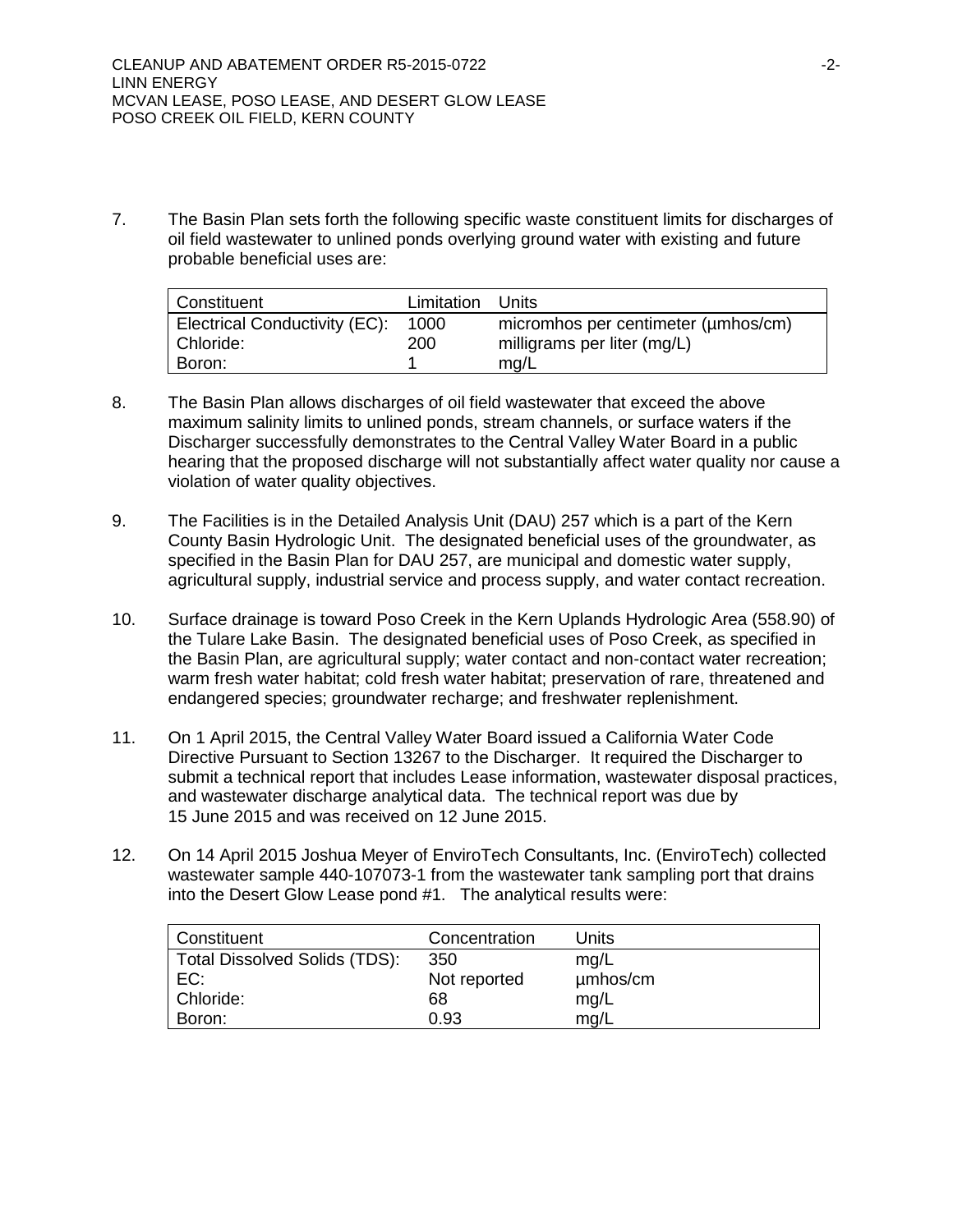On 14 April 2015 Joshua Meyer of EnviroTech Consultants, Inc. (EnviroTech) collected a wastewater sample 440-107073-2 from the wastewater tank sampling port that drains into the Desert Glow Lease pond #2. The analytical results were:

| Constituent                   | Concentration | Units    |
|-------------------------------|---------------|----------|
| Total Dissolved Solids (TDS): | 370           | mg/L     |
| EC:                           | Not reported  | µmbos/cm |
| Chloride:                     | 43            | mg/L     |
| Boron:                        | 0.89          | mg/L     |

On 14 April 2015 Joshua Meyer of EnviroTech Consultants, Inc. (EnviroTech) collected wastewater sample 440-107072-1 from the McVan Lease pond #3. The analytical results were:

| Constituent                   | Concentration | Units    |
|-------------------------------|---------------|----------|
| Total Dissolved Solids (TDS): | 860           | mg/L     |
| EC:                           | Not reported  | umhos/cm |
| Chloride:                     | 91            | mq/L     |
| Boron:                        | 0.94          | mq/L     |

Wastewater precipitates and crude oil on the ponds surface pose a threat to groundwater. The ponds are a source of contaminants with the potential to become dissolved and mobile within the vadose zone. Rain water accumulation in the ponds or water discharged to the ponds results in wastewater with dissolved petroleum production contaminants.

The unlined pond in the McVan Lease contains residual crude oil waste on the soil surface. Discharge to pond #3 ceased in December 2010, and the sampled water is possibly accumulated rainwater with dissolved waste constituents. The McVan Lease NPDES permit #CA0078867 was rescinded in May 2013.

The unlined pond in the Poso Lease contains residual waste from production wastewater discharges that may pose a threat to groundwater if mobilized by the addition of stormwater, wastewater, or other liquids.

13. This Cleanup and Abatement Order is based upon: 1) Chapter 5, Enforcement and Implementation commencing with section 13300, of the Porter-Cologne Water Quality Control Act (Water Code Division 7, commencing with section 13000); 2) Water Code section 13267<sup>1</sup>, Investigations; inspections, Chapter 4, Regional Water Quality Control;

 $\overline{a}$ 

<sup>&</sup>lt;sup>1</sup> Water Code section 13267, subdivision (b)(1) states: "In conducting an investigation specified in subdivision (a), the regional board may require that any person who has discharged, discharges, or is suspected of having discharged or discharging, or who proposes to discharge waste within its region, or any citizen or domiciliary, or political agency or entity of this state who has discharged, discharges, or is suspected of having discharged or discharging, or who proposes to discharge, waste outside of its region that could affect the quality of waters within its region shall furnish, under penalty of perjury, technical or monitoring program reports which the regional board requires. The burden, including costs, of these reports shall bear a reasonable relationship to the need for the report and the benefits to be obtained from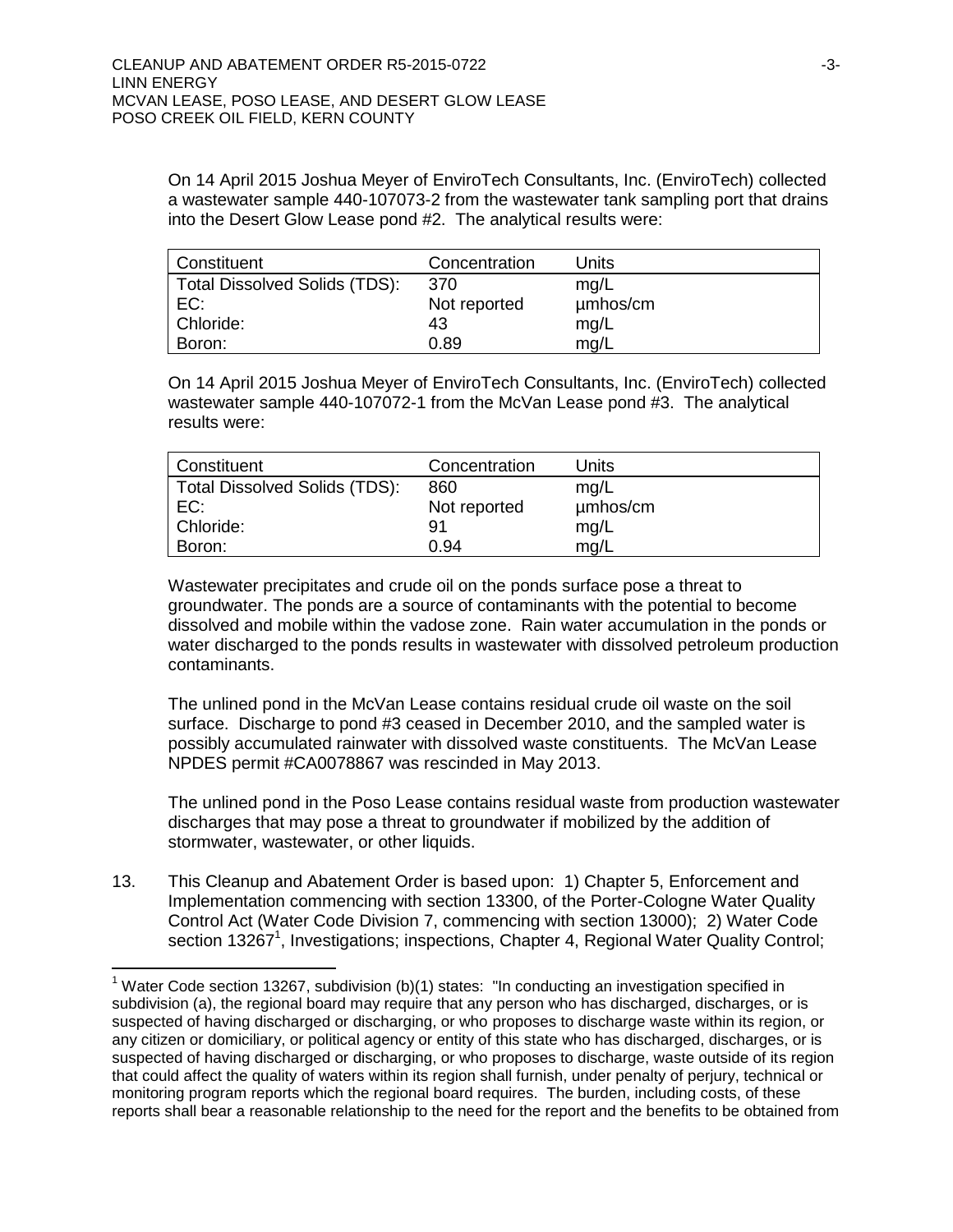3) all applicable provisions of the Basin Plan including beneficial uses, water quality objectives, and implementation plans; 4) California State Water Resources Control Board (State Water Board) Resolution No. 68-16 (*Statement of Policy with Respect to Maintaining High Quality of Waters in California*); 5) State Water Board Resolution No. 92-49 (*Policies and Procedures for Investigation and Cleanup and Abatement of Discharges Under Water Code section 13304*); and 6) all other applicable legal authority.

- 14. New regulations in the California Code of Regulations (CCR), title 14 concerning well stimulation treatment went into effect on 1 July 2015.
- 15. CCR title 14, section 1761(a) defines well stimulation treatment as treatment of a well designed to enhance oil and gas production or recovery by increasing the permeability of the formation. Examples of well stimulation treatments include hydraulic fracturing, acid fracturing, and acid matrix stimulation. Well stimulation treatment does not include routine well cleanout work; routine well maintenance; routine treatment for the purpose of removal of formation damage due to drilling; bottom hole pressure surveys; routine activities that do not affect the integrity of the well or the formation; the removal of scale or precipitate from the perforations, casing, or tubing; a gravel pack treatment that does not exceed the formation fracture gradient; or a treatment that involves emplacing acid in a well and that uses a volume of fluid that is less than the Acid Volume Threshold for the operation and is below the formation fracture gradient.
- 16. CCR, title 14, section 1786(a) states that operators shall not store well stimulation treatment fluids, including produced water from a well that has undergone well stimulation treatment, in sumps or pits.
- 17. Pursuant to Senate Bill 4 (Pavley 2013), the California Natural Resources Agency commissioned the California Council on Science and Technology (CCST) to conduct an independent scientific assessment of well stimulation treatments, including hydraulic fracturing, in California. CCST's assessment concluded that produced water from stimulated wells will contain well stimulation chemicals or their reaction by-products and that reuse of produced water for irrigation of crops could be a mechanism for release of well stimulation chemicals to the environment.
- 18. Placement of sand or gravel filter packs using pressurized high viscosity fluids (commonly called frac-packing) is a practice that may not meet the strict definition of well stimulation under CCR, title 14, but that employs similar chemicals or their reaction byproducts as those associated with well stimulation activities. Thus discharge of produced water from frac-packed wells may also provide a mechanism for release of those chemicals to the environment. The CCR amendments are independent prohibitions on certain oil production waste disposal practices, in addition to the Water Code authority.

 $\overline{a}$ 

the reports. In requiring those reports, the regional board shall provide the person with a written explanation with regard to the need for the reports, and shall identify the evidence that supports requiring that person to provide the reports."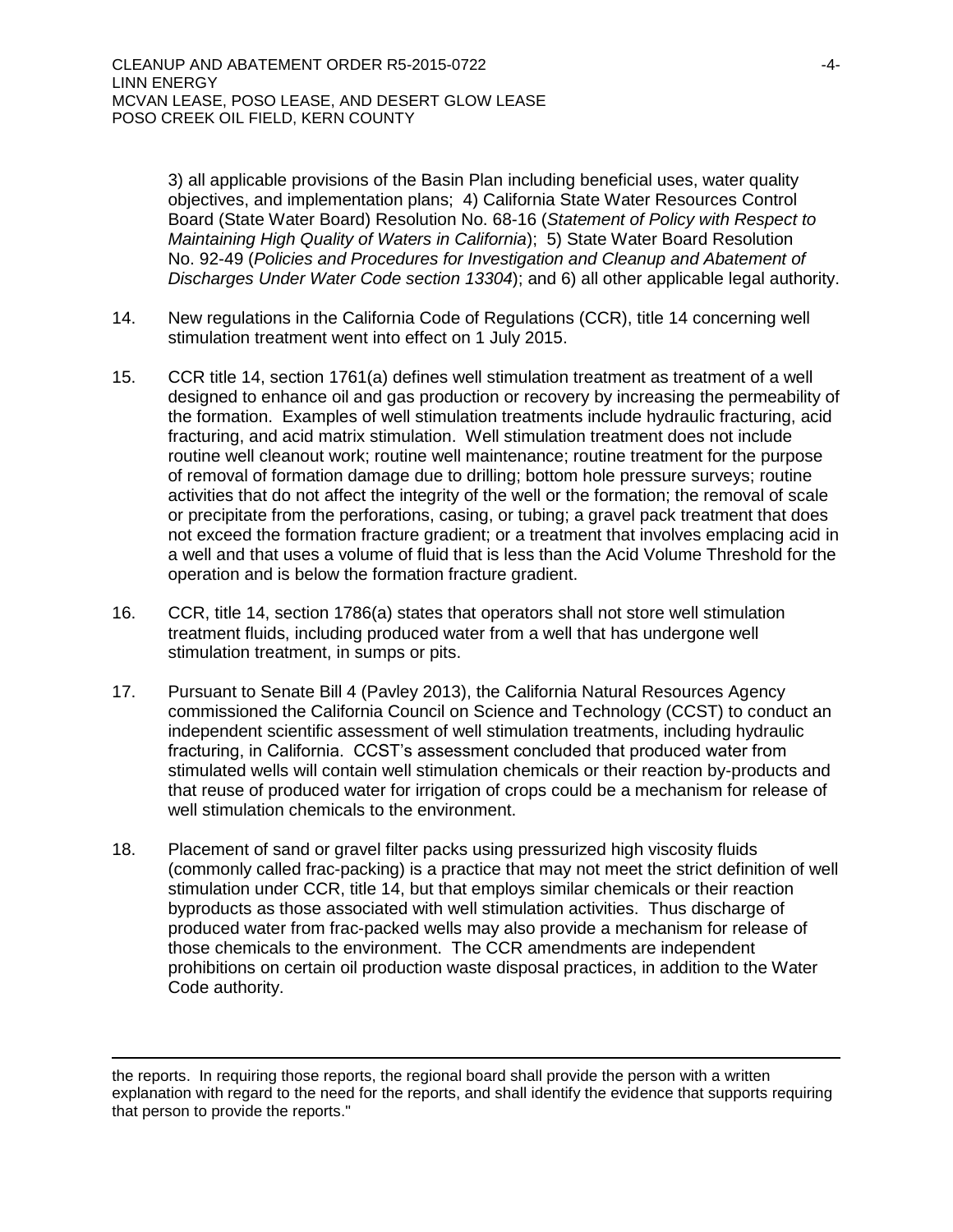19. Section 13304(a) of the Water Code provides that:

*Any person who has discharged or discharges waste into the waters of this state in violation of any waste discharge requirement or other order or prohibition issued by a regional board or the state board, or who has caused or permitted, causes or permits, or threatens to cause or permit any waste to be discharged or deposited where it is, or probably will be, discharged into the waters of the state and creates, or threatens to create, a condition of pollution or nuisance, shall upon order of the regional board, clean up the waste or abate the effects of the waste, or, in the case of threatened pollution or nuisance, take other necessary remedial action, including, but not limited to, overseeing cleanup and abatement efforts. A cleanup and abatement order issued by the state board or a regional board may require the provision of, or payment for, uninterrupted replacement water service, which may include wellhead treatment, to each affected public water supplier or private well owner. Upon failure of any person to comply with the cleanup or abatement order, the Attorney General, at the request of the board, shall petition the superior court for that county for the issuance of an injunction requiring the person to comply with the order. In the suit, the court shall have jurisdiction to grant a prohibitory or mandatory injunction, either preliminary or permanent, as the facts may warrant.*

- 20. Oil field produced water can contain elevated concentrations of general minerals (especially total dissolved solids and chloride), metals (i.e., arsenic), trace elements (i.e., boron, strontium, thallium, lithium, etc.), petroleum hydrocarbons, polynuclear aromatic hydrocarbons (PAHs), volatile organic compounds (VOCs, i.e., benzene, toluene, ethylbenzene, and xylenes [BTEX]), and radionuclides. The unauthorized discharge of waste containing oil field waste constituents to ground and/or groundwater creates, or threatens to create, a condition of pollution in groundwater, and may result in the degradation of water quality.
- 21. The lands west of the Facilities are being used for agricultural production, primarily grapes and citrus crops. The nearest irrigated crops are approximately three miles west of the Facilities. Many of the crops may be irrigated with groundwater from local supply wells. Based on Water Quality for Agriculture by Ayers and Westcott (1985), irrigation water with a chloride concentration above 350 mg/l can cause severe crop problems. Boron toxicity can occur on sensitive crops at concentrations greater than 0.5 mg/l in irrigation water.
- 22. Underlying groundwater may be degraded if mixed with oil field wastewater. Oil field wastewater constituents could impair the groundwater for municipal and domestic supply and agricultural supply uses.
- 23. An investigation is necessary to determine whether the discharges of wastewater with crude oil has caused or threatens to cause a condition of pollution in groundwater or the development of nuisance conditions.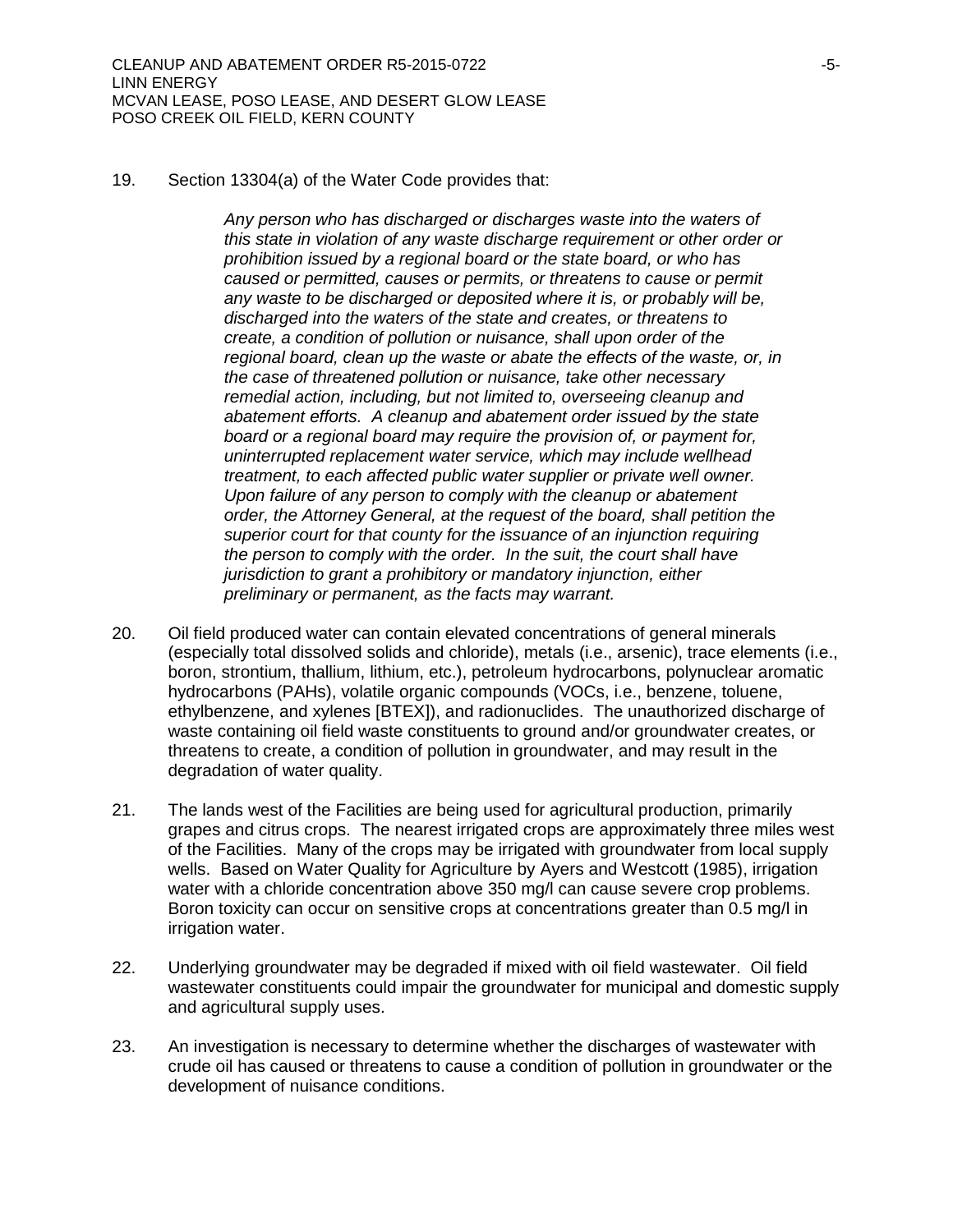- 24. The following actions will determine the threat and/or impacts to groundwater as a result of the discharges at the Poso, McVan and the Desert glow leases in violation of the Water Code:
	- a. Development of a work plan to conduct a hydrogeological site characterization and assess potential groundwater degradation by discharges from these facilities.
	- b. Documentation of the average monthly volume of wastewater discharged to the ponds during the previous year will be submitted, and continued discharge during the investigation will not exceed the average monthly discharge rate calculated for the prior year; and
	- c. This Order requires that if degradation of groundwater due to discharge from any of the ponds is documented, then a work plan to delineate the nature and extent of the release and a plan to remediate the effects of the release must be submitted.
- 25. The deliverables ordered herein (work plans, signing up for WDRs, investigations, etc. as necessary) are needed to provide information to the Central Valley Water Board regarding (a) the nature and extent of the discharge, (b) the nature and extent of pollution conditions in State waters created by the discharge, (c) the threat to public health posed by the discharge, and (d) appropriate cleanup and abatement measures. The deliverables will enable the Discharger, with concurrence from the Central Valley Water Board, to determine the vertical and lateral extent of the discharge, ascertain whether the condition of pollution poses a threat to human health in the vicinity of the Facilities, and provide technical information to determine the cleanup and abatement measures necessary to bring the Site into compliance with applicable water quality standards. Based on the nature and possible consequences of the discharges, including impacts to groundwater supply, the burden of providing the required information, including costs, bears a reasonable relationship to the need for the required reports, and the benefits to be obtained from the reports. The deadlines set forth herein are reasonable given the need to investigate the potential threat to groundwater quality.
- 26. In accordance with Water Code section 13267(b), these findings provide the Discharger with a written explanation with regard to the need for remedial action and reports, and identify the evidence that supports the requirement to implement investigative activities, to implement cleanup and abatement activities if needed, and to submit the reports. The Discharger owns a portion of the mineral rights and operates the Poso Lease, the Desert Glow Lease, and the McVan Lease which are subject to this Cleanup and Abatement Order. The technical and monitoring reports required by this Order are necessary to determine the extent of groundwater contamination and compliance with this Cleanup and Abatement Order.
- 27. Issuance of this Cleanup and Abatement Order is being taken for the protection of the environment and as such is exempt from provisions of the California Environmental Quality Act (CEQA) (Public Resources Code section 21000 et seq.) in accordance with California Code of Regulations, title 14, sections 15061(b)(3), 15306, 15307, 15308, and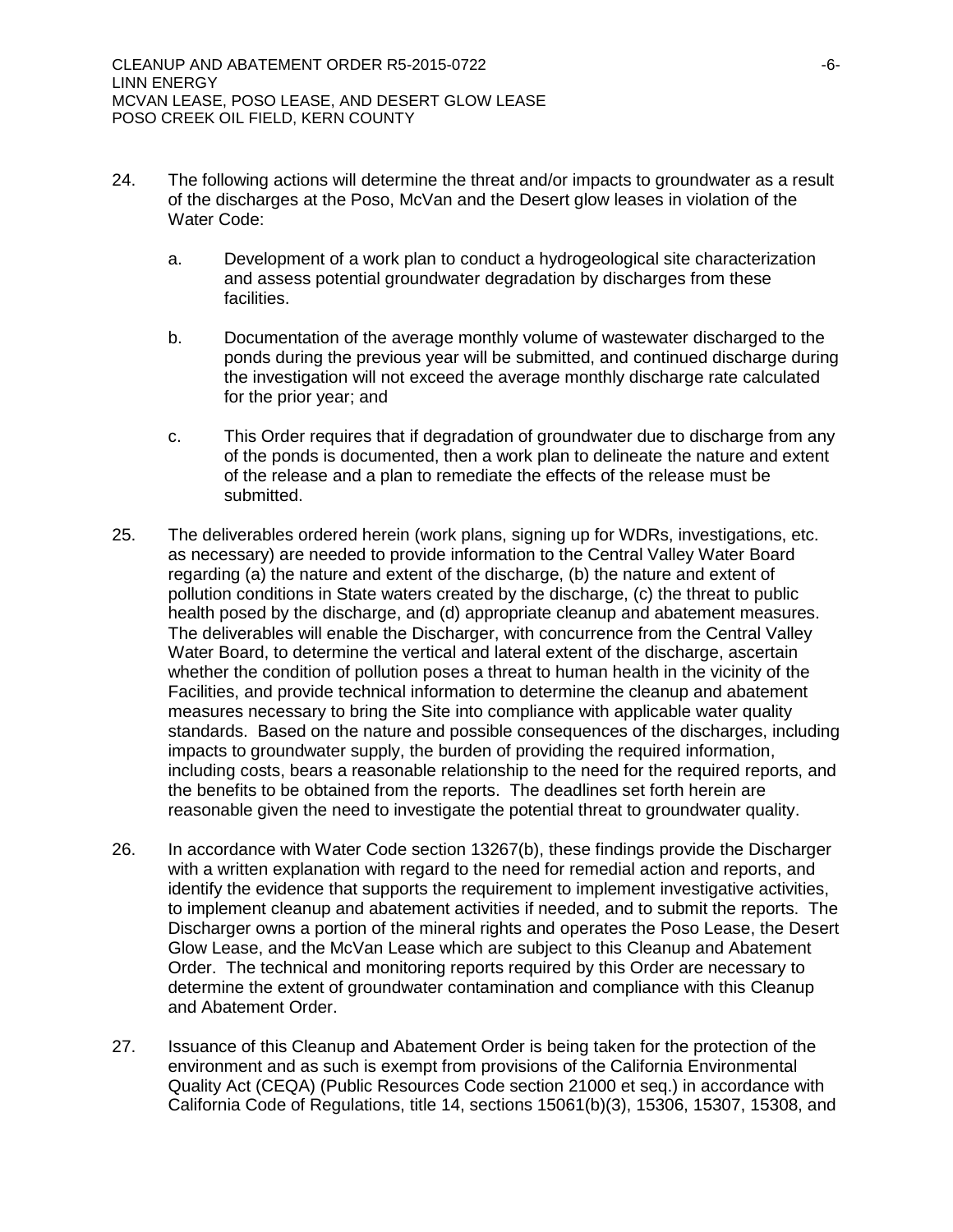15321. This Cleanup and Abatement Order generally requires the Discharger to submit plans for approval prior to implementation of investigative and, if necessary, cleanup activities at the Facilities. Mere submission of plans is exempt from CEQA as submission will not cause a direct or indirect physical change in the environment and/or is an activity that cannot possibly have a significant effect on the environment. CEQA review at this time would be premature and speculative, as there is not enough information concerning the Discharger's proposed remedial activities and possible associated environmental impacts. If the Central Valley Water Board determines that implementation of any plan required by this Cleanup and Abatement Order will have a significant effect on the environment, the Central Valley Water Board will conduct the necessary and appropriate environmental review prior to the Executive Officer's approval of the applicable plan.

28. The Discharger will bear the costs, including the Central Valley Water Board's costs, of determining whether implementation of any plan required by this Cleanup and Abatement Order will have a significant effect on the environment and, if so, in preparing and handling any documents necessary for environmental review. If necessary, the Discharger and a consultant acceptable to the Central Valley Water Board shall enter into a memorandum of understanding with the Central Valley Water Board regarding such costs prior to undertaking any environmental review.

**IT IS HEREBY ORDERED** that, pursuant to section 13304 and section 13267 of Division 7 of the California Water Code, LINN Energy shall cease the discharge of wastewater in violation of applicable laws, policies, and regulations, and clean up and abate the condition of unauthorized discharge in accordance with the schedule below:

- 1. By **16 February 2016,** the Discharger shall prepare and submit to the Central Valley Water Board a work plan with a time schedule proposed by the Discharger and approved by the Assistant Executive Officer. The schedule shall provide the ability to determine whether the discharge can comply with applicable laws, policies, and regulations that would allow the issuance of waste discharge requirements by **31 October 2016**. If issuance of waste discharge requirements is not obtained by **31 December 2016**, the discharge shall cease and ponds shall be properly closed. The Work Plan shall include, but is not limited to, the following tasks:
	- a. Identify all owners of the surface rights and the mineral rights of the Poso Lease, the Desert Glow Lease, and the McVan Lease.
	- b. Conduct a hydrogeological site characterization to assess the effects of the discharge of oil field wastes on underlying groundwater. The characterization shall be conducted in a manner to utilize acquired information to further assess the impacts of the wastewater discharge on groundwater. If the Discharger demonstrates that the wastes discharged to the ponds cannot affect the quality of underlying groundwater, the Assistant Executive Officer may rescind by signed letter all or part of the requirements to complete the groundwater investigation and groundwater monitoring portions of this Order.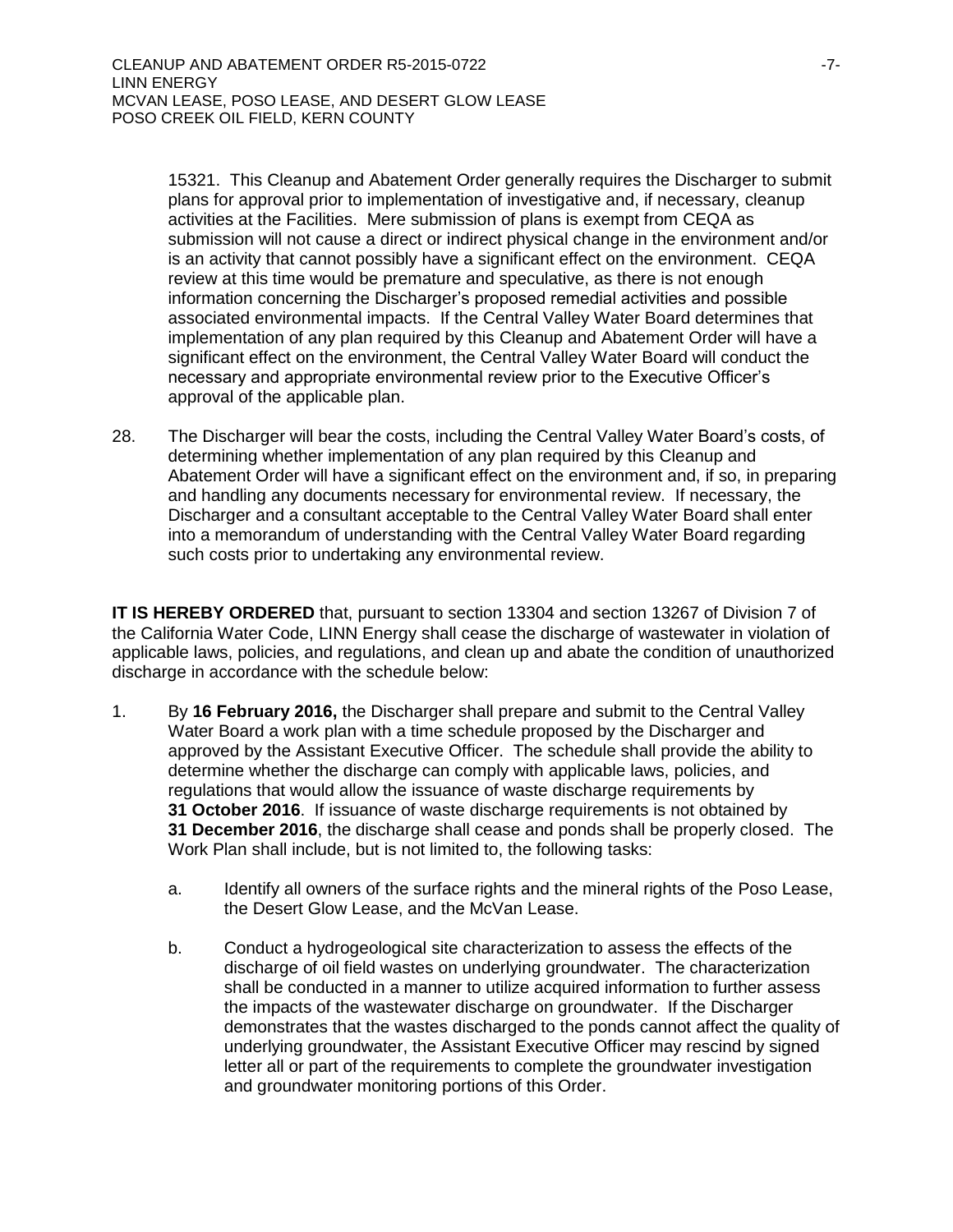- c. The hydrogeological characterization, and a determination whether there has been a release of waste constituents to groundwater, shall be consistent with the detection monitoring requirements of Title 27, CCR, section 20005 et seq. (Title 27). This includes the development of a Sample Collection and Analysis Plan (SCAP); the location and installation of groundwater monitoring wells; soil sampling locations (if necessary); and the sampling and analysis methods for groundwater and soil samples, in accordance with Monitoring and Reporting Program No. R5-2015-0722 (MRP), which is attached hereto and made part of this Order.
- d. Monitoring wells installed for the hydrogeological characterization shall be installed at appropriate depths that will allow the collection of representative groundwater samples. Existing groundwater wells documented to be in appropriate locations, where well depth and construction details can be provided, may be proposed as sampling points.
- e. Collect and submit representative groundwater and soil samples for laboratory analysis for waste constituents in MRP No. R5-2015-0722 in accordance with a SCAP approved by the Assistant Executive Officer;
- f. The methods of analysis and the method detection limits (MDLs) used must be appropriate for the expected concentrations. The laboratory reporting limits (RLs) for all reported monitoring data shall be set no greater than the practical quantitation limit (PQL). MDLs, PQLs and RLs shall be derived by the laboratory for each analytical procedure, according to State of California laboratory accreditation procedures. Analysis with an MDL greater than the most stringent drinking water standard that results in non-detection needs to be reanalyzed with the MDL set lower than the drinking water standard or at the lowest level achievable by the laboratory;
- g. Conduct a well survey to identify all water supply wells within one-mile of the ponds. The Discharger shall sample the identified domestic water supply wells and analyze the samples for the waste constituents listed in Table I of MRP No. R5-2015-0722. If access to private property is needed, requested and denied, a demonstration of that is required.
- h. If the investigation determines that a release of wastewater to groundwater or soils has occurred, the hydrogeological characterization shall include a characterization of the nature and extent of the release consistent with the evaluation monitoring program requirements contained in section 20425 of Title 27.
- i. If the investigation determines that a release of wastewater to groundwater or soils has occurred, then following the characterization of the nature and extent of the release, a groundwater remediation program shall be submitted for Assistant Executive Officer review and approval that is consistent with the corrective action program requirements contained in section 20430 of Title 27. This will entail the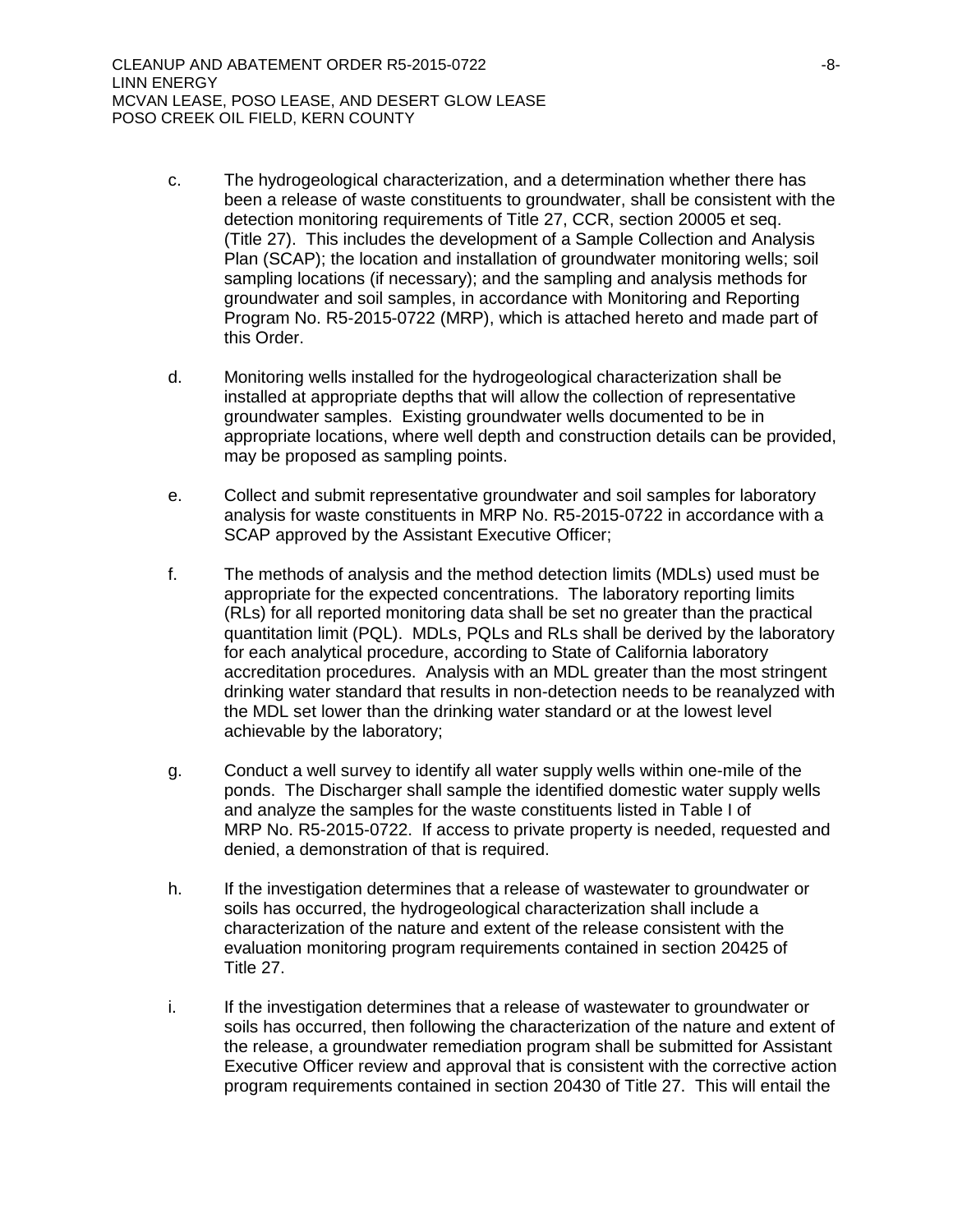preparation of an engineering feasibility study followed by a proposed corrective action program.

- j. Based on information acquired during the hydrogeological site characterization, submit a report of waste discharge (RWD) for preparation of waste discharge requirements, if appropriate, consistent with current regulations and policies. It is anticipated that general WDRs for discharges to unlined ponds will be presented to the Central Valley Water Board for adoption by August 2016. Submittal of a Notice of Intent to come under a general WDR, with the additional technical information, will meet the requirement of a RWD.
- k. Include in the report a table that provides the total monthly discharge in barrels and gallons to the pond(s) subject to this Order from 1 January 2013 to the end of the month immediately preceding the date of the report. The table shall include a description of the sources and volume of each individual waste stream going to each pond.
- l. Include in the report a calculation of the average monthly discharge of wastes to the ponds from 1 June 2014 through 1 June 2015.
- 2. Beginning **18 March 2016,** or a date approved by the Assistant Executive Officer, and quarterly thereafter until all Work Plan activities are complete, the Discharger shall submit technical reports that provide information to document the Work Plan activities completed to date and to ultimately document that all elements of the Work Plan have been completed. Corrective actions shall be proposed and included in these technical reports when Work Plan activities fail to satisfy any interim or final success criteria.
- 3. The Discharger shall comply with the MRP, which is part of this Order, and any revisions thereto as ordered by the Assistant Executive Officer. The submission dates of selfmonitoring reports shall be no later than the submission date specified in the MRP.
- 4. The Discharger shall comply with the following Discharge Prohibitions;
	- a. The average monthly discharge volume of oil field wastewater to the ponds shall not exceed the average monthly discharge volume calculated in Order 1.l. above.
	- b. The Discharger shall not discharge produced fluids to any location on the Facilities other than a permitted injection well, a permitted pond or disposal facility, or the ponds which are the subject of this Order.
	- c. The discharge to land of any fluids, including produced water, from wells that have undergone "well stimulation treatment," as defined by California Code of Regulations, title 14, section 1761 (including hydraulic fracturing, acid fracturing, and acid matrix stimulation) is prohibited.
	- d. The discharge of any fluid associated with the frac-packing process (i.e., emplacement of a filter pack into the well annulus using a pressurized highviscosity fluid that is not a drilling mud and that does not meet the standard of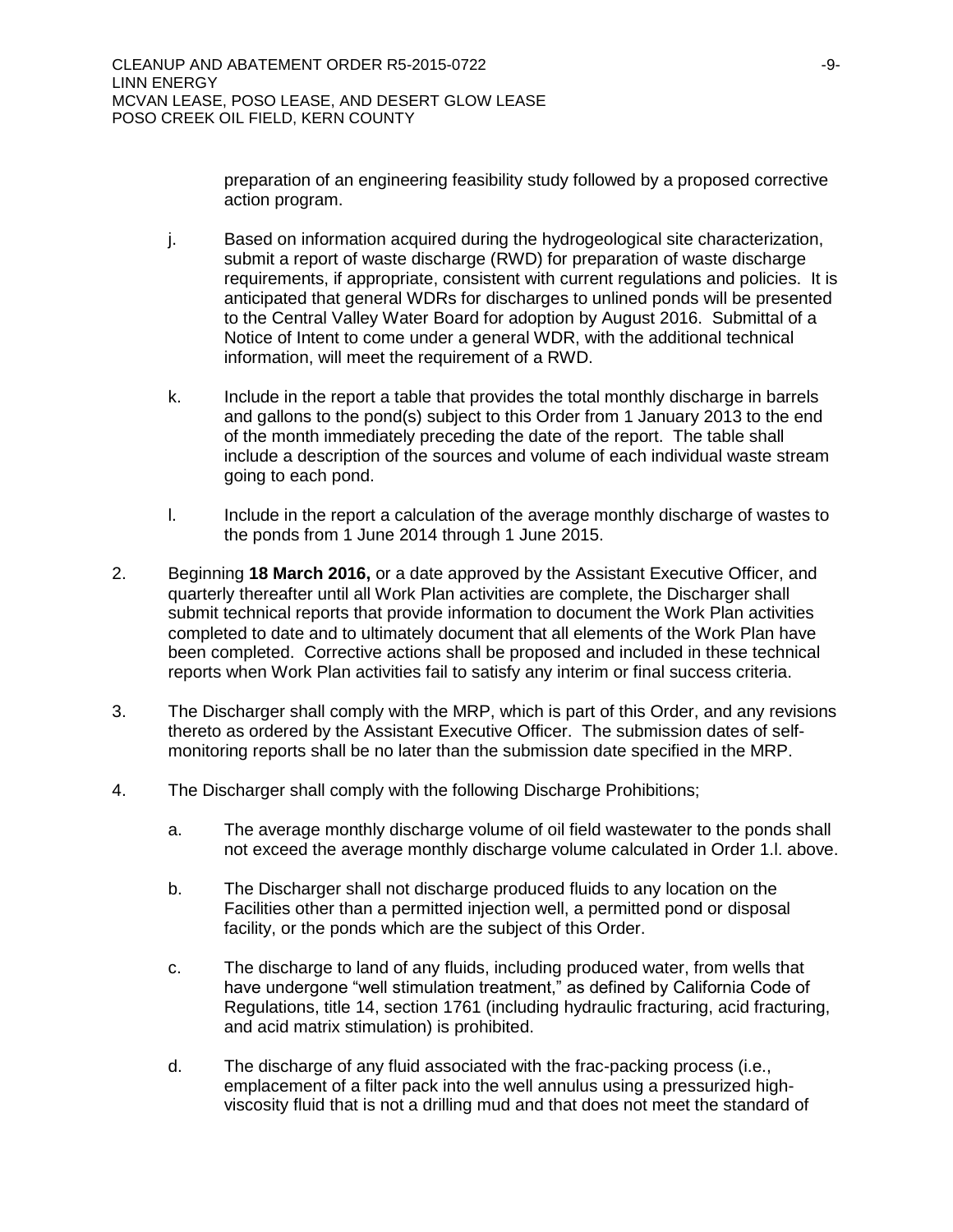well stimulation) to land is prohibited. The discharge of produced water from wells that have been frac-packed is prohibited, unless the Discharger meets the requirements of Order Requirement No. 5, below.

- e. Discharge of waste classified as 'hazardous', as defined in the California Code of Regulations, title 23, section 2510 et seq., is prohibited.
- 5. The discharge of produced water from wells that have undergone frac-packing may only be authorized in writing by the Executive Officer following a demonstration by the Discharger that frac-packing fluids are not present in the oil field produced water from the specific well or wells that have been frac-packed.
- 6. The ponds shall either be free of oil or effectively screened and maintained to preclude entry of birds or animals.
- 7. Ponds adjacent to natural drainage courses shall be protected from inundation or washout, or properly closed.
- 8. **All activities in the Work Plan shall be completed** in accordance with time frames included in the Work Plan as approved by the Assistant Executive Officer.
- 9. With each report and work plan required by this Cleanup and Abatement Order, the Discharger shall provide under penalty of perjury under the laws of California a "Certification" statement to the Central Valley Water Board. The "Certification" shall include the following signed statement:

*I* certify under penalty of law that this document and all attachments were *prepared under my direction or supervision in accordance with a system designed to assure that qualified personnel properly gather and evaluate the information submitted. Based on my inquiry of the person or persons who manage the system, or those persons directly responsible for gathering the information, the information submitted is, to the best of my knowledge and belief, true, accurate, and complete. I am aware that there are significant penalties for submitting false information, including the possibility of fine and imprisonment for knowing violations. Pursuant to Water Code section 13350, any person who intentionally or negligently violates a cleanup and abatement order may be liable civilly in an amount which shall not exceed five thousand dollars (\$5,000), but shall not be less than five hundred dollars (\$500), for each day in which the cleanup and abatement order is violated.*

10. If it is determined that discharges from the Facilities have impacted the beneficial uses of water, the Discharger can be further required upon notification by the Assistant Executive Officer to provide a replacement water supply or treat the water to allow continued use.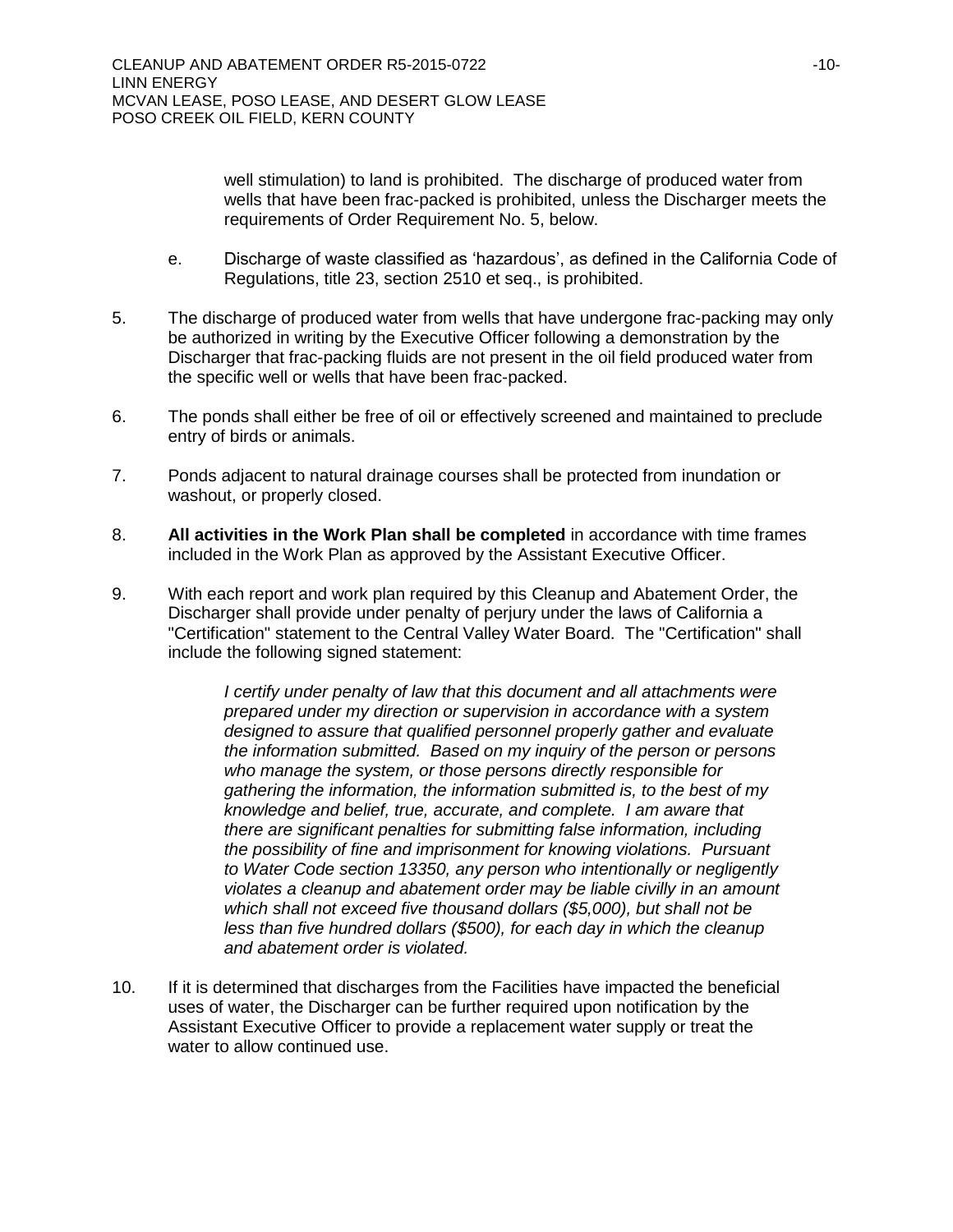## **NOTIFICATIONS**

- 1. **Applicability**. Requirements established pursuant to Water Code sections 13304 and 13267(b) are enforceable when signed by the Assistant Executive Officer of the Central Valley Water Board.
- 2. **Enforcement Actions.** The Central Valley Water Board reserves its right to take any enforcement action authorized by law for violations, including but not limited to, violations of the terms and conditions of this Cleanup and Abatement Order.
- 3. **Inspection and Entry.** The Discharger shall allow the Central Valley Water Board or State Water Board, and/or their authorized representatives (including an authorized contractor acting as their representative), upon the presentation of credentials and other documents, as may be required by law, to at reasonable times do the following:
	- a. Enter upon the Facility properties;
	- b. Access and copy any records related to this Cleanup and Abatement Order;
	- c. Inspect and photograph any facilities, equipment, practices, or operations regulated or required by this Cleanup and Abatement Order; and
	- d. Sample or monitor any substances or parameters on-site for the purposes of assuring Cleanup and Abatement Order compliance or as otherwise authorized by the Porter-Cologne Water Quality Control Act.
- 4. **Potential Liability.** Pursuant to Water Code section 13350, any person who intentionally or negligently violates a cleanup and abatement order may be liable civilly in an amount which shall not exceed five thousand dollars (\$5,000), but shall not be less than five hundred dollars (\$500), for each day in which the cleanup and abatement order is violated. Pursuant to Water Code section 13268, any person failing or refusing to furnish technical or monitoring program reports as required by section 13267, or falsifying any information provided therein, is guilty of a misdemeanor, and may be liable civilly in an amount which shall not exceed one thousand dollars (\$1,000) for each day in which the violation occurs.
- 5. **Cost Reimbursement.** Pursuant to Water Code section 13304, the Central Valley Water Board is entitled to, and may seek reimbursement for, all reasonable costs it actually incurs to investigate unauthorized discharges of waste and to oversee cleanup of such waste, abatement of the effects thereof, or other remedial action, required by this Cleanup and Abatement Order. The Discharger shall reimburse the State of California for all reasonable costs actually incurred by the Central Valley Water Board to investigate unauthorized discharges of waste and to oversee cleanup of such waste, abatement of the effects thereof, or other remedial action, required by this Cleanup and Abatement Order, according to billing statements prepared from time to time by the State Water Board.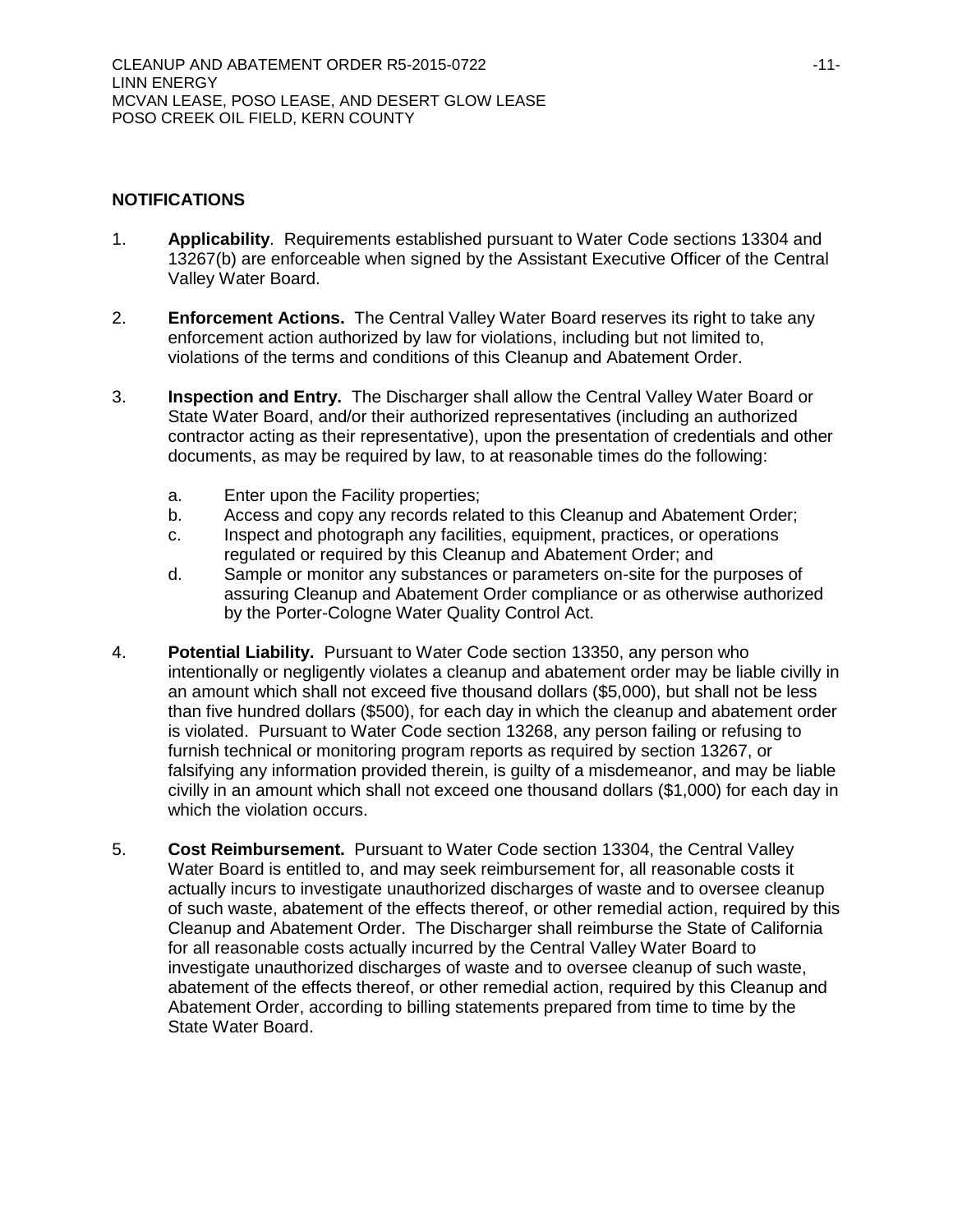- 6. **Waste Management.** The Discharger shall properly manage, store, treat, and dispose of contaminated soils and groundwater which are extracted or disturbed during the investigation in accordance with applicable federal, state, and local laws and regulations. The storage, handling, treatment, or disposal of soil containing waste constituents and polluted groundwater shall not create conditions of pollution, contamination or nuisance as defined in Water Code section 13050(m). The Discharger shall obtain or apply for coverage under waste discharge requirements or a conditional waiver of waste discharge requirements for any discharge of the waste to (a) land for treatment, storage, or disposal or (b) waters of the State.
- 7. **Requesting Administrative Review by the State Water Board.** Any person aggrieved by an action of the Central Valley Water Board that is subject to review as set forth in Water Code section 13320(a), may petition the State Water Board to review the action. Any petition must be made in accordance with Water Code section 13320 and California Code of Regulations, title 23, section 2050 and following. The State Water Board must receive the petition within thirty (30) days of the date the action was taken, except that if the thirtieth day following the date the action was taken falls on a Saturday, Sunday, or state holiday, then the State Water Board must receive the petition by 5:00 p.m. on the next business day. Copies of the laws and regulations applicable to filing petitions may be found on the internet at [http://www.waterboards.ca.gov/public\\_notices/petitions/water\\_quality/index.shtml](http://www.waterboards.ca.gov/public_notices/petitions/water_quality/index.shtml)

or will be provided upon request.

- 8. **Modifications.** Any modification to this Cleanup and Abatement Order shall be in writing and approved by the Assistant Executive Officer, including any extensions. Any written extension request by the Discharger shall include justification for the delay.
- 9. **No Limitation of Water Board Authority**. This Cleanup and Abatement Order in no way limits the authority or ability of the Central Valley Water Board to institute additional enforcement actions or to require additional investigation and any necessary cleanup of the property consistent with the Water Code. This Cleanup and Abatement Order may be revised as additional information becomes available.

# **REPORTING REQUIREMENTS**

1. **Duty to Use Qualified Professionals.** The Discharger shall provide documentation that plans and reports required under this Cleanup and Abatement Order are prepared under the direction of appropriately qualified professionals. Business and Professions Code sections 6735, 7835, and 7835.1 require that engineering and geologic evaluations and judgments be performed by or under the direction of licensed professionals. The Discharger shall include a statement of qualifications and license numbers, if applicable, of the responsible lead professionals in all plans and reports required under this Cleanup and Abatement Order. The lead professional shall sign and affix their license stamp, as applicable, to the report, plan, or document.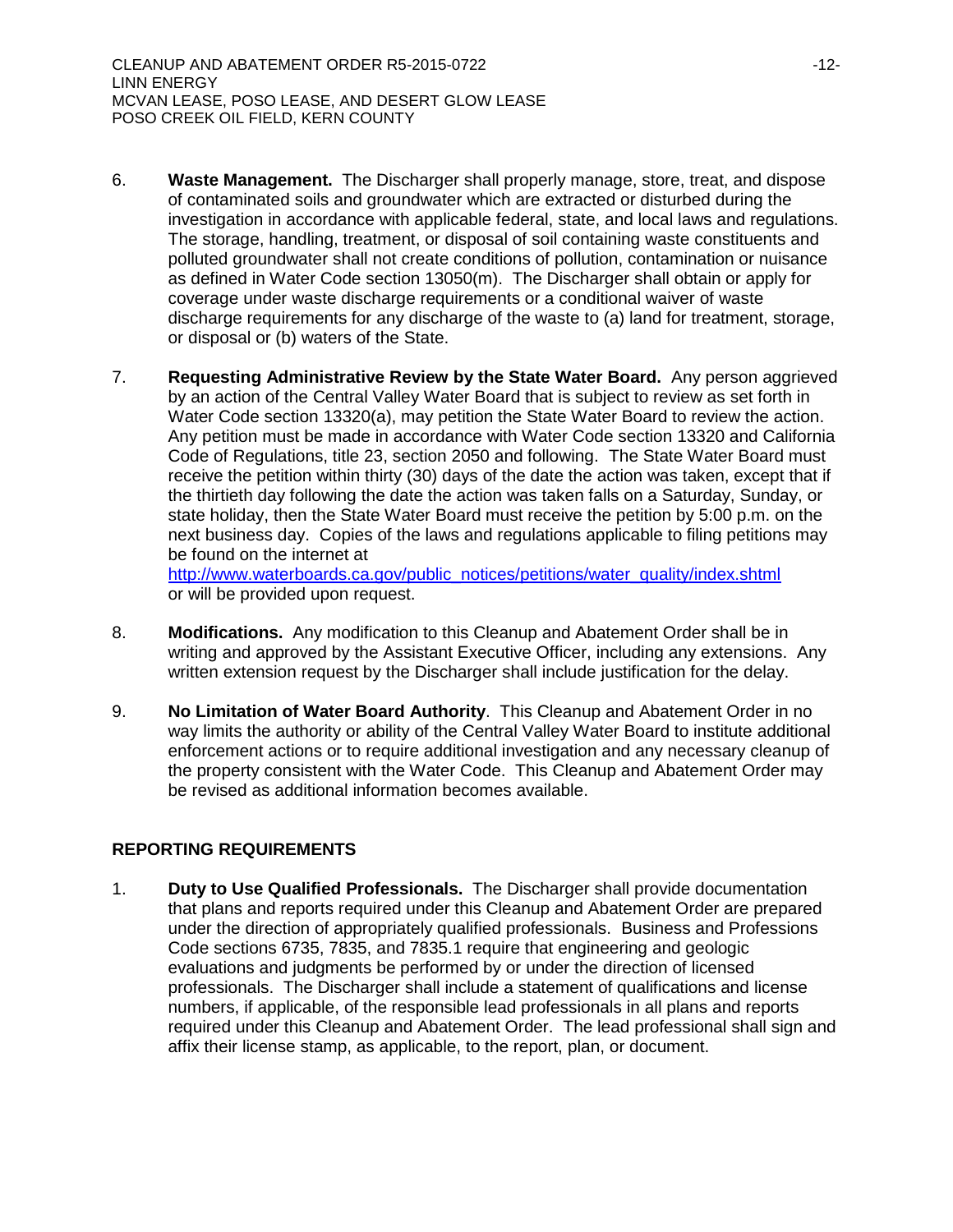- 2. **Electronic and Paper Media Reporting Requirements.** The Discharger shall comply with the following reporting requirements for all report`s and plans (and amendments thereto) required by this Cleanup and Abatement Order:
	- a. The Discharger shall submit one paper and one electronic, searchable Portable Document Format (PDF) copy of all technical reports, monitoring reports, progress reports, and plans required by this Cleanup and Abatement Order. The PDF copy of all the reports shall also be uploaded into the GeoTracker database, as required by Reporting Requirement 2.(d) below.
	- b. Larger documents shall be divided into separate files at logical places in the report to keep file sizes under 150 megabytes.
	- c. All paper correspondence and documents submitted to the Central Valley Water Board must include the GeoTracker Site Global ID.
	- d. Electronic Data Submittals to the Central Valley Water Board in compliance with the Cleanup and Abatement Order are required to be submitted electronically via the Internet into the GeoTracker database [http://GeoTracker.waterboards.ca.gov/](http://geotracker.waterboards.ca.gov/)

| Lease       | <b>GeoTracker Site Global ID</b> |
|-------------|----------------------------------|
| McVan       | T10000006744                     |
| Desert Glow | T10000006745                     |
| Poso        | T10000007301                     |

The electronic data shall be uploaded on or prior to the regulatory due dates set forth in the Cleanup and Abatement Order or addenda thereto. To comply with these requirements, The Discharger shall upload to the GeoTracker database the following minimum information:

- i. Laboratory Analytical Data: Analytical data (including geochemical data) for all waste, soil, and water samples shall be submitted in Electronic Deliverable Format (EDF), which facilitates the transfer of data from the laboratory to the end user. Waste, soil, and water include analytical results of samples collected from the following locations and devices: surface samples, equipment, monitoring wells, boreholes, gas and vapor wells or other collection devices, groundwater, piezometers, and stockpiles.
- ii. Locational Data: All permanent monitoring locations (monitoring wells, sediment sampling locations, etc.) shall be surveyed with latitude and longitude coordinates in a decimal degree format basin on the North American Datum 1983 ellipsoid, and accurate to within one meter (3 feet).
- iii. Site Map: Site map or maps which display discharge locations, streets bordering the facility, and sampling locations for all waste, soil, and water samples. The site map is a stand-alone document that may be submitted in various electronic formats. A site map must also be uploaded to show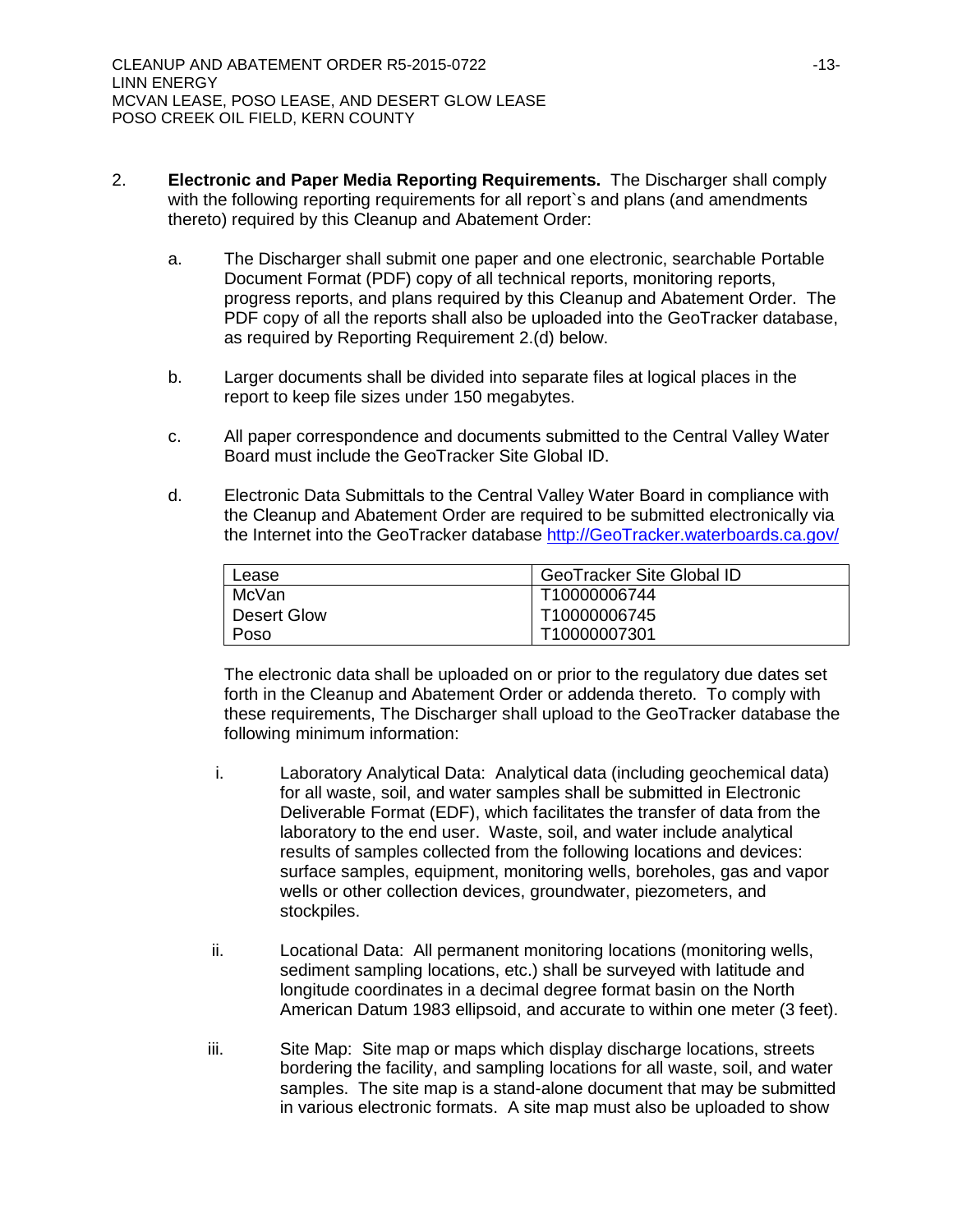the maximum extent of any soil impact and water pollution. An update to the site map may be uploaded at any time.

- iv. Electronic Report: A complete copy (in character searchable PDF) of all work plans, work plan modifications, assessment, cleanup, and monitoring reports including the signed transmittal letters, professional certifications, and all data presented in the reports.
- 3. **Oversight Reimbursement.** The Discharger may be required to reimburse the Central Valley Water Board for reasonable costs associated with oversight of the investigation and remediation of the Site, as provided in Water Code section 13304(c) (1). **By 19 January 2016** provide the name and address where the invoices shall be sent. Failure to provide a name and address for invoices and/or failure to reimburse the Central Valley Water Board's reasonable oversight costs shall be considered a violation of this Cleanup and Abatement Order.
- 4. **Signatory Requirements.** All reports and work plans required under this Cleanup and Abatement Order shall be signed and certified, in accordance with Order Item a above, by the Discharger or by a duly authorized representative and submitted to the Central Valley Water Board. A person is a duly authorized representative only if: 1) The authorization is made in writing by The Discharger; and 2) The authorization specifies either an individual or a position having responsibility for the overall operation of the regulated facility or activity. (A duly authorized representative may thus be either a named individual or any individual occupying a named position.)
- 5. All monitoring and technical reports required under this Cleanup and Abatement Order shall be submitted to:

California Regional Water Quality Control Board Central Valley Region 1685 E Street, Suite 200 Fresno, CA 93706 Attn: Ronald E. Holcomb GeoTracker Site Global ID: **T10000006744** for the McVan Lease GeoTracker Site Global ID: **T10000006745** for the Desert Glow Lease GeoTracker Site Global ID: **T10000007301** for the Poso Lease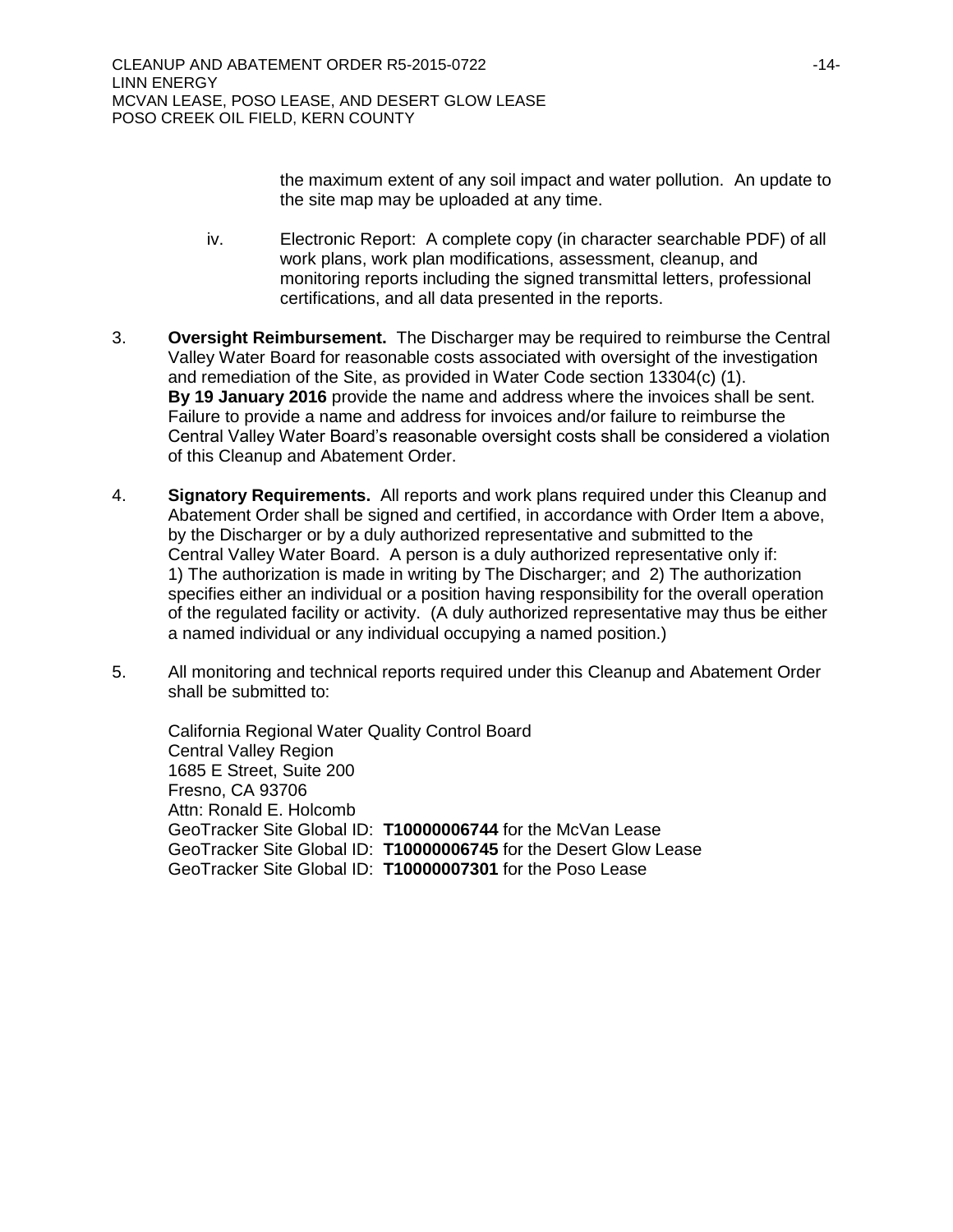CLEANUP AND ABATEMENT ORDER R5-2015-0722 LINN ENERGY MCVAN LEASE, POSO LEASE, AND DESERT GLOW LEASE POSO CREEK OIL FIELD, KERN COUNTY

6. FAILURE TO COMPLY WITH THE PROVISIONS OF THIS CLEANUP AND ABATEMENT ORDER MAY SUBJECT YOU TO FURTHER ENFORCEMENT ACTION, INCLUDING BUT NOT LIMITED TO, ASSESSMENT OF CIVIL LIABILITY UNDER SECTIONS 13268 AND 13350 OF THE WATER CODE AND REFERRAL TO THE DISTRICT ATTORNEY OR ATTORNEY GENERAL FOR INJUNCTIVE RELIEF AND CIVIL OR CRIMINAL LIABILITY.

Ordered by:

DGERS, Assistant Executive Officer

 $12/14/2015$ 

(Date)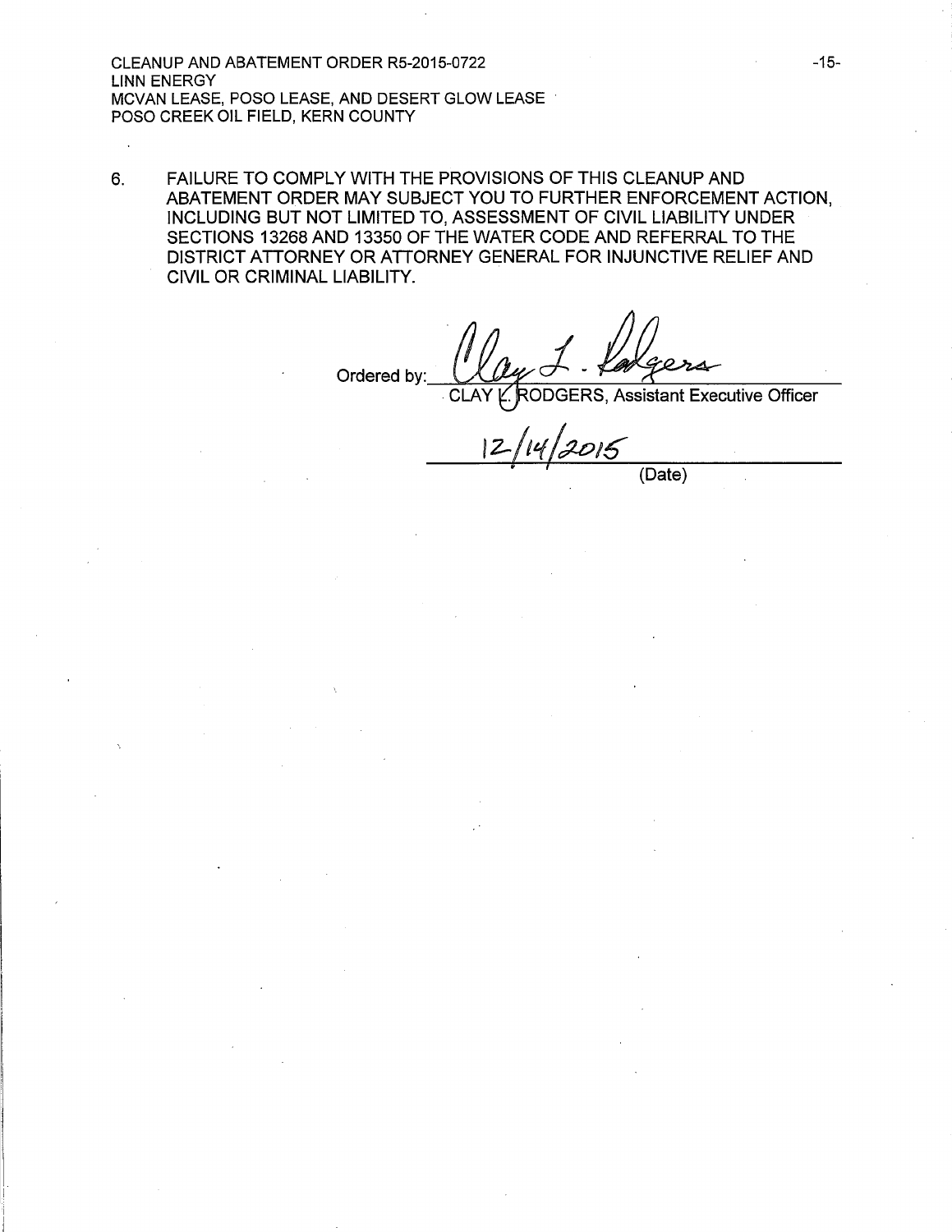## CALIFORNIA REGIONAL WATER QUALITY CONTROL BOARD CENTRAL VALLEY REGION

## MONITORING AND REPORTING PROGRAM R5-2015-0722 FOR LINN ENERGY MCVAN, POSO, AND DESERT GLOW LEASES POSO CREEK OIL FIELD KERN COUNTY

Compliance with this Monitoring and Reporting Program (MRP) is required pursuant to Water Code section 13267 as ordered by Cleanup and Abatement Order R5-2015-0722 (the "CAO"). Failure to comply with this program constitutes noncompliance with the CAO and the Water Code, which can result in the imposition of civil liability. All sampling and analyses shall be by United States Environmental Protection Agency (USEPA) approved methods. The test methods chosen for detection of the constituents of concern shall be subject to review and concurrence by the California Regional Water Quality Control Board, Central Valley Region ("Central Valley Water Board").

A complete list of substances which are tested for and reported on by the testing laboratory shall be provided to the Central Valley Water Board. All peaks must be reported. In addition, both the method detection limit (MDL) and the practical quantification limit shall be reported. Detection limits shall equal or be more precise than USEPA methodologies. Analysis with an MDL greater than the most stringent drinking water standard that results in non-detection needs to be reanalyzed with the MDL set lower than the drinking water standard or at the lowest level achievable by the laboratory. Water samples must be analyzed within allowable holding time limits as specified in 40 CFR Part 136. All quality assurance/quality control (QA/QC) samples must be run on the same dates when samples were actually analyzed. Proper chain of custody procedures must be followed and a copy of the completed chain of custody form shall be submitted with the report. All analyses must be performed by a State Water Resources Control Board Division of Drinking Water Program certified laboratory.

The Discharger shall maintain all sampling and analytical results: date, exact place, and time of sampling; dates analyses were performed; analyst's name; analytical techniques used; and results of all analyses. Such records shall be retained for a minimum of three years. This period of retention shall be extended during the course of any unresolved litigation regarding this discharge, or when requested by the Central Valley Water Board.

The Discharger shall provide a list of all chemicals and additives used in the production and processing of oil and the treatment of oil field produced water. This list shall include all chemicals and additives used in any stage of production including, but not limited to, substances injected into production and enhanced oil recovery wells and distribution and collection lines, substances added or applied to produced fluids either prior to or after treatment, and substances added or applied to produced fluids prior to or after being discharged to ponds or the ground surface. The Discharger shall add this list to Table 1 of this MRP under the heading of **Oil Production and Process Chemicals and Additives**. The Discharger shall sample and monitor for these chemicals and additives when conducting the groundwater and wastewater effluent monitoring programs of this MRP.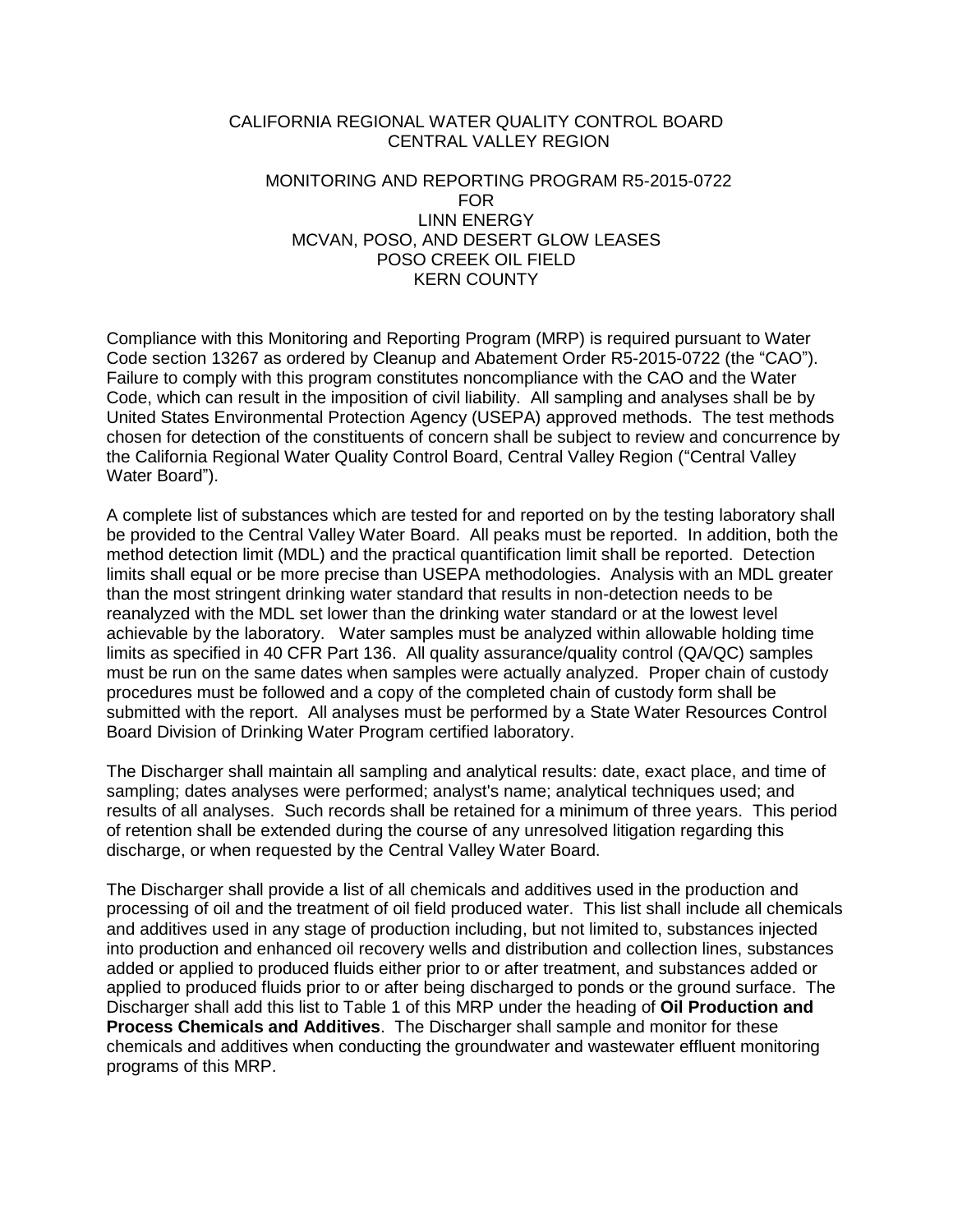MONITORING AND REPORTING PROGRAM R5-2015-0722 **First and CONVENTS ASSAULT** 2-2-LINN ENERGY MCVAN, POSO, AND DESERT GLOW LEASES POSO CREEK OIL FIELD KERN COUNTY

#### **GROUNDWATER MONITORING**

The Discharger shall operate and maintain a groundwater monitoring system that complies with the requirements of the CAO and is consistent with the detection monitoring requirements of section 20420 of Title 27, CCR, section 20005 et seq. (Title 27). The monitoring system shall be certified by a California-licensed professional civil engineer or geologist as being consistent with the detection monitoring requirements of Title 27. The Discharger shall revise the groundwater monitoring system (after review and approval by Central Valley Water Board staff) as needed to characterize the groundwater and to delineate the nature and extent of any release of waste constituents due to the operation of the surface impoundments (ponds) that are the subject of the CAO.

Groundwater samples shall be collected quarterly from groundwater monitoring wells and other sampling points established in accordance with the hydrogeological characterization required by the CAO. The collected samples shall be analyzed for the parameters and constituents listed in Table I in accordance with the specified methods and frequencies. The Discharger shall collect, preserve, and transport groundwater samples in accordance with the Sample Collection and Analysis Plan approved by the Assistant Executive Officer.

### **WASTEWATER MONITORING**

Produced water samples shall be collected quarterly at a point in the system before discharge to the ponds. Time of collection of the sample shall be recorded. The collected produced water samples shall be analyzed for the parameters and constituents listed in Table I in accordance with the specified methods and frequencies. The Discharger shall collect, preserve, and transport produced water samples in accordance with the approved Sample Collection and Analysis Plan.

The Discharger shall record the volume of wastewater discharged to the ponds monthly. The wastewater volumes shall be reported in the quarterly monitoring reports.

#### **FACILITY MONITORING**

Permanent markers shall be in place with calibrations indicating the water level at design capacity and available operational freeboard. The freeboard shall be monitored on all ponds to the nearest tenth of a foot **monthly**.

Annually, prior to the anticipated rainy season, but **no later than 30 September**, the Discharger shall conduct an inspection of the facility. The inspection shall assess repair and maintenance needed for: drainage control systems; slope failure; groundwater monitoring wells, or any change in site conditions that could impair the integrity of the waste management unit or precipitation and drainage control structures; and shall assess preparedness for winter conditions including, but not limited to, erosion and sedimentation control. The Discharger shall take photos of any problems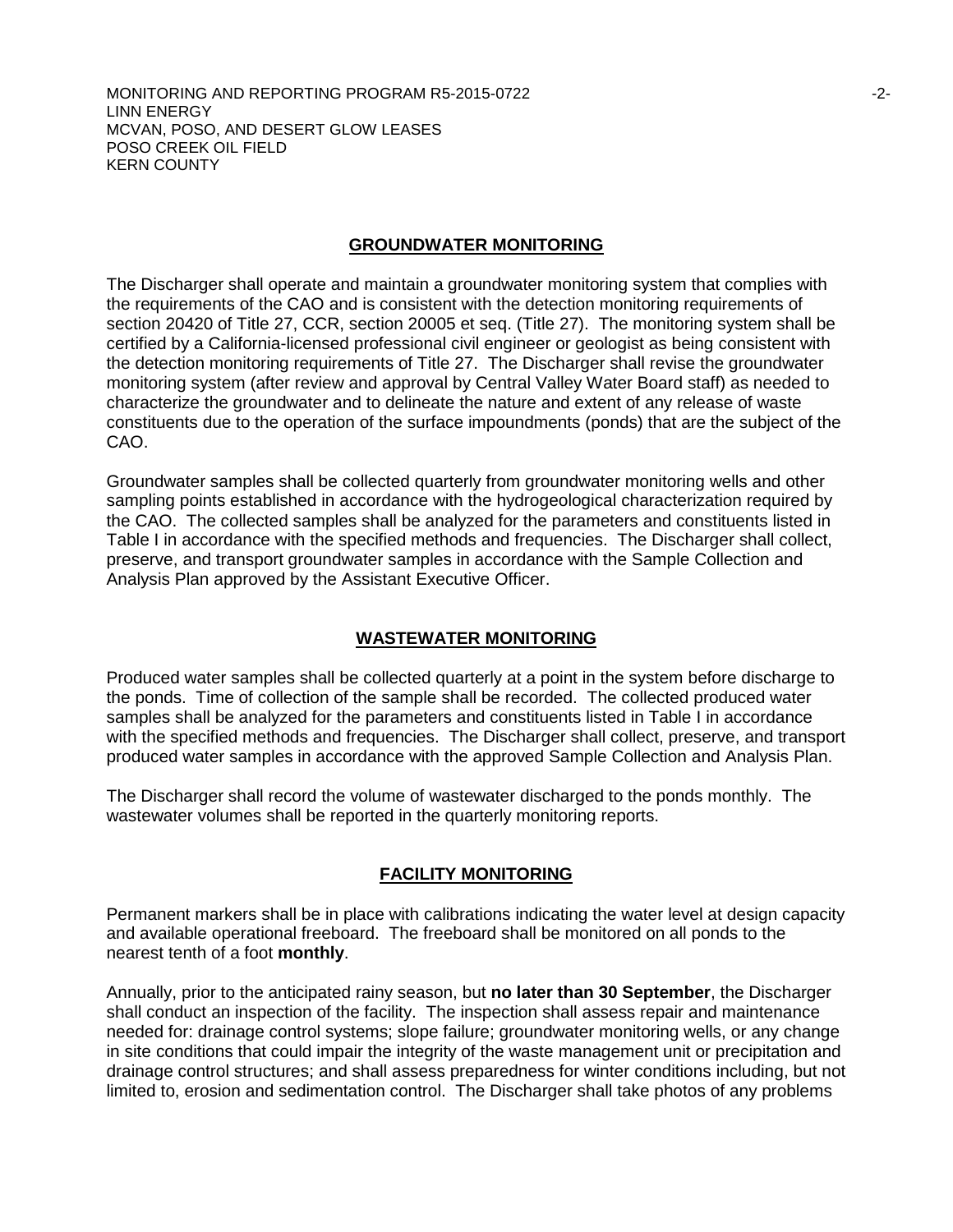MONITORING AND REPORTING PROGRAM R5-2015-0722 **ACCESS 100 ACCESS 100 ACCESS 100 ACCESS** LINN ENERGY MCVAN, POSO, AND DESERT GLOW LEASES POSO CREEK OIL FIELD KERN COUNTY

areas before and after repairs. Any necessary construction, maintenance, or repairs shall be **completed by 31 October**. Annual facility inspection reporting shall be **submitted by 30 November**.

The Discharger shall inspect all precipitation, diversion, and drainage facilities for damage **within 7 days** following major storm events (e.g., a storm that causes continual runoff for at least one hour) capable of causing flooding, damage, or significant erosion. The Discharger shall take photos of any problem areas before and after repairs. Necessary repairs shall be completed **within 30 days** of the inspection. Notification and reporting requirements for major storm events shall be conducted as required in Reporting Requirements 2. of this MRP.

The Discharger shall monitor and record on-site rainfall data using an automated rainfall gauge. Data shall be used in establishing the severity of storm events and wet seasons for comparison with design parameters used for waste management unit design and conveyance and drainage design. Daily data and on-site observation shall be used for establishing the need for inspection and repairs after major storm events. Rainfall data shall be reported in the quarterly monitoring reports, as required by this MRP.

## **REPORTING REQUIREMENTS**

- 1. The Discharger shall report all monitoring data and information as specified herein. Reports that do not comply with the required format will be **REJECTED** and the Discharger shall be deemed to be in noncompliance with this Monitoring and Reporting Program.
- 2. Quarterly groundwater and wastewater monitoring and remediation system reports shall be submitted to the Central Valley Water Board according to the schedule below.

| <b>Monitoring Period</b> | <b>Report Due</b> |
|--------------------------|-------------------|
| January - March          | April 30          |
| April – June             | July 31           |
| July - September         | October 31        |
| October - December       | January 31        |

Each quarterly report shall include the following minimum information:

(a) a description and discussion of the sampling event and results, including trends in the concentrations of waste constituents and groundwater elevations in the wells. If there are any deficiencies during the sampling event or if impacts to groundwater extend beyond recent historical boundaries, the report shall include an explanation and/or evaluation and propose options for addressing or correcting the deficiencies;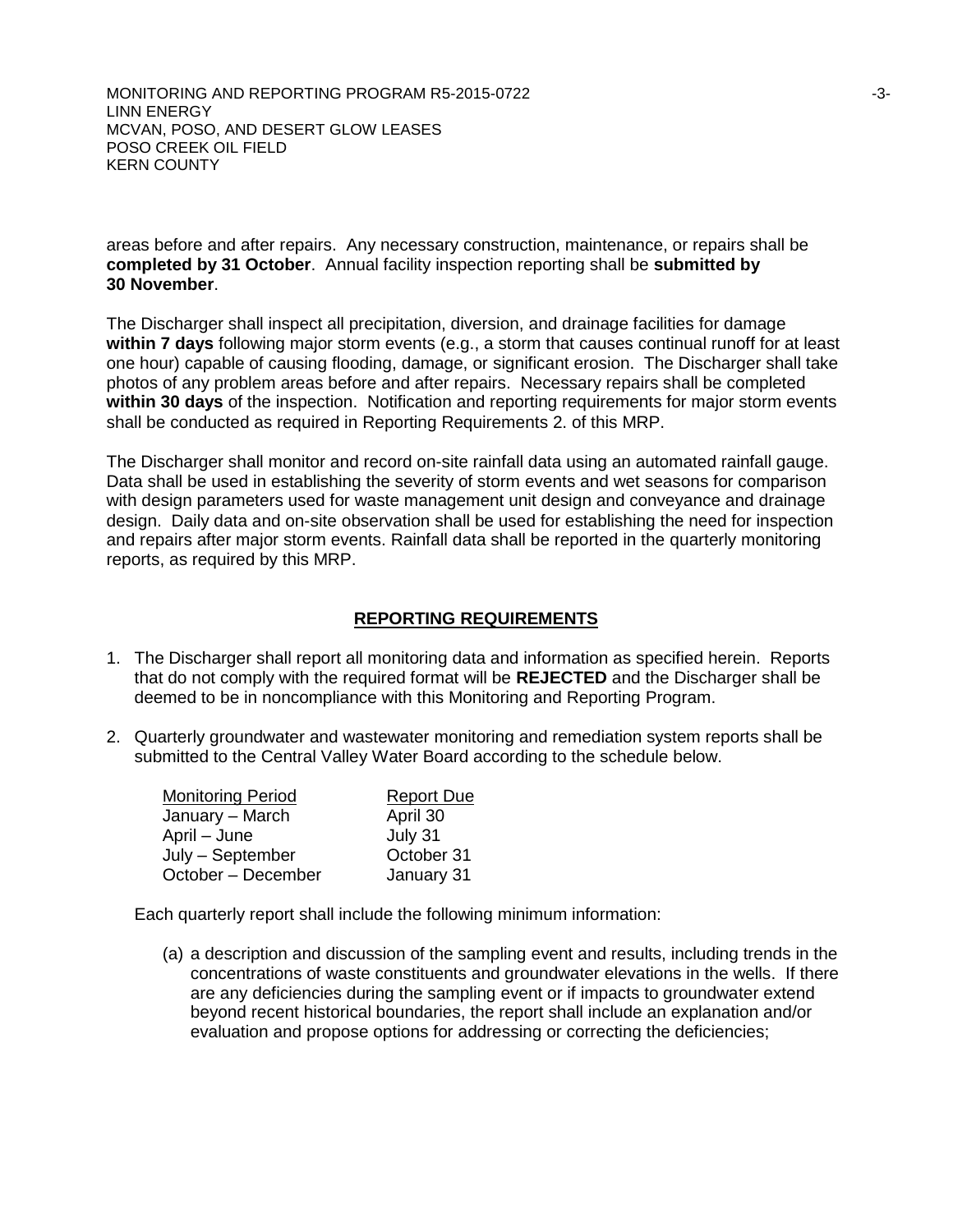- (b) field logs that contain, at a minimum, water quality parameters measured before, during, and after purging, method of purging, depth of water, volume of water purged, etc.;
- (c) groundwater contour maps for all groundwater zones, if applicable;
- (d) waste constituent isoconcentration maps for all groundwater zones, if applicable;
- (e) a table showing well construction details that shall include, at a minimum, well number, groundwater zone being monitored, measuring point elevation, depth to top and bottom of screen, water level elevation, and depth to water;
- (f) cumulative data tables containing all historical water quality analytical results and depth to groundwater;
- (g) a copy of all laboratory analytical data reports;
- (h) results of any monitoring done more frequently than required at the locations specified in this Monitoring and Reporting Program or at other locations at the site shall be reported to the Central Valley Water Board;
- (i) a summary of any spills/releases that occurred during the quarter and tasks undertaken in response to the spills/releases;
- (j) an update and status on each of the outstanding tasks required by the CAO or Assistant Executive Officer;
- (k) a map showing all wells on the facility and the location of wastewater sampling;
- 3. In reporting the monitoring data, the Discharger shall arrange the data in tabular form so that the date, the constituents, and the concentrations are readily discernible. The data shall be summarized to demonstrate compliance with the requirements. All data shall be submitted in an electronic form acceptable to the Assistant Executive Officer.
- 4. Each quarterly monitoring report shall be submitted as a single document and contain all monitoring data collected at the site including all information cited in the above sections. A hard copy of all required reports or responses shall be submitted by the due date unless otherwise arranged with Central Valley Water Board staff.
- 5. The Discharger shall submit an **annual report by 31 January** of each year for the preceding year. The report can be combined with the Discharger's fourth quarter monitoring report. The report shall contain:
	- (a) Both tabular and graphical summaries of all data obtained during the year;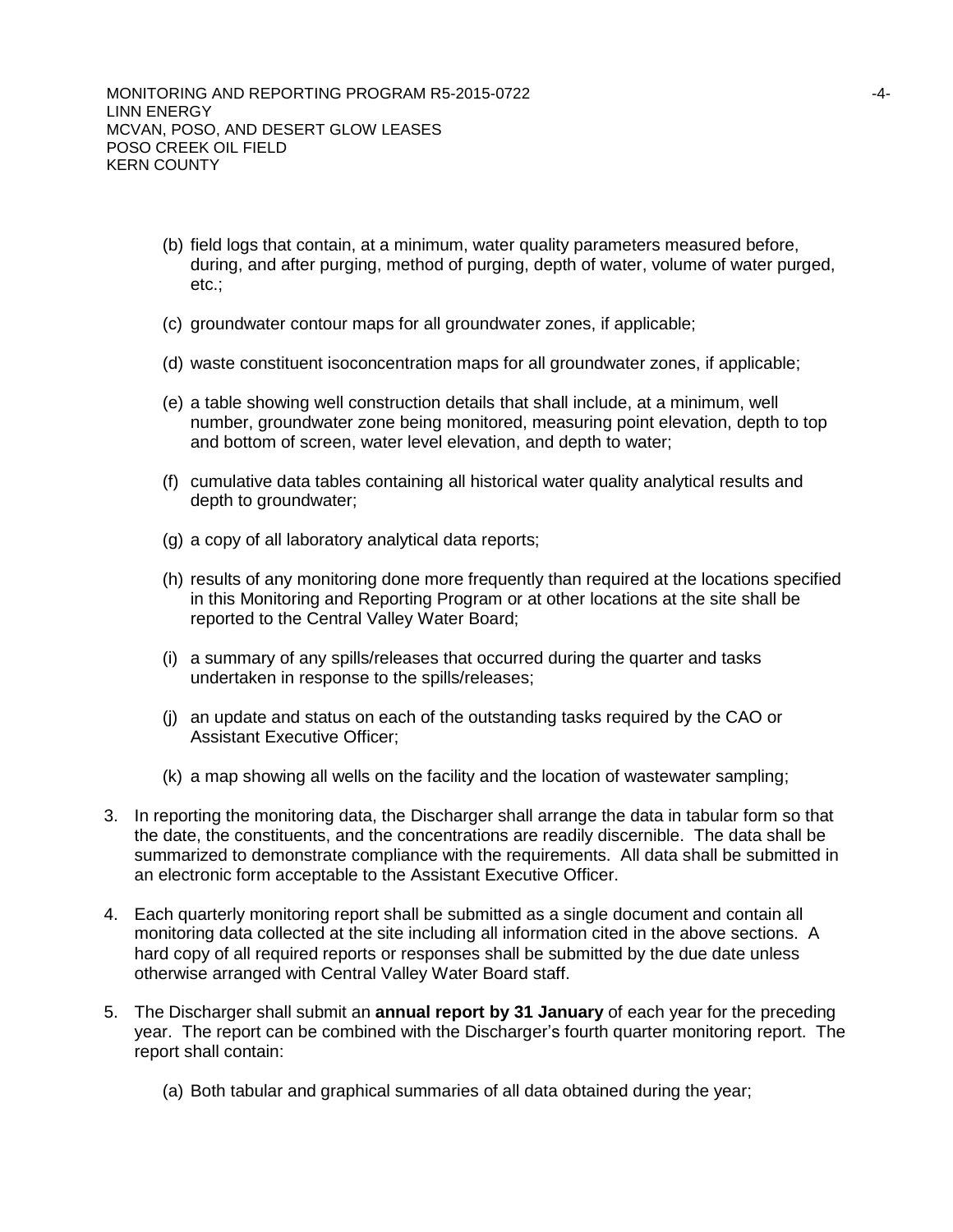MONITORING AND REPORTING PROGRAM R5-2015-0722 **FOULD** 10 AM CONTROLLERGY ASSESSED. LINN ENERGY MCVAN, POSO, AND DESERT GLOW LEASES POSO CREEK OIL FIELD KERN COUNTY

- (b) An in-depth evaluation of groundwater conditions at the site including short and longterm trends of the constituents of concern in each area of the site;
- (c) An evaluation of the effectiveness of the groundwater monitoring network in delineating the lateral and vertical extent of impacts to groundwater in all affected areas of the site. This needs to include an identification of any data gaps and potential deficiencies in the monitoring system or reporting program. The report shall include recommendations to address any deficiencies in the monitoring and report program;
- (d) An evaluation of the effectiveness of each of the remediation systems. The evaluation shall include the effectiveness of the systems in remediating impacted groundwater and each of the source areas or suspected source areas. The report shall include recommendations for improving or expanding the systems, if necessary;
- (e) A summary of the performance of each remediation system including the amount and percentage of operating and downtime, and the amount of petroleum hydrocarbons removed, if applicable; and
- (f) A summary of all spills/releases, if any, that occurred during the year, tasks undertaken in response to the spills, the results of the tasks undertaken.
- 6. The Discharger may request that the Assistant Executive Officer change the monitoring frequency or constituents of concern after the first year of monitoring. The request needs to include a demonstration that adequate data has been collected to determine background groundwater conditions and a justification for the change.
- 7. The Discharger shall maintain a data base containing historical and current monitoring data in an electronic form acceptable to the Assistant Executive Officer. The data base shall be updated quarterly and provided to the Central Valley Water Board in electronic format.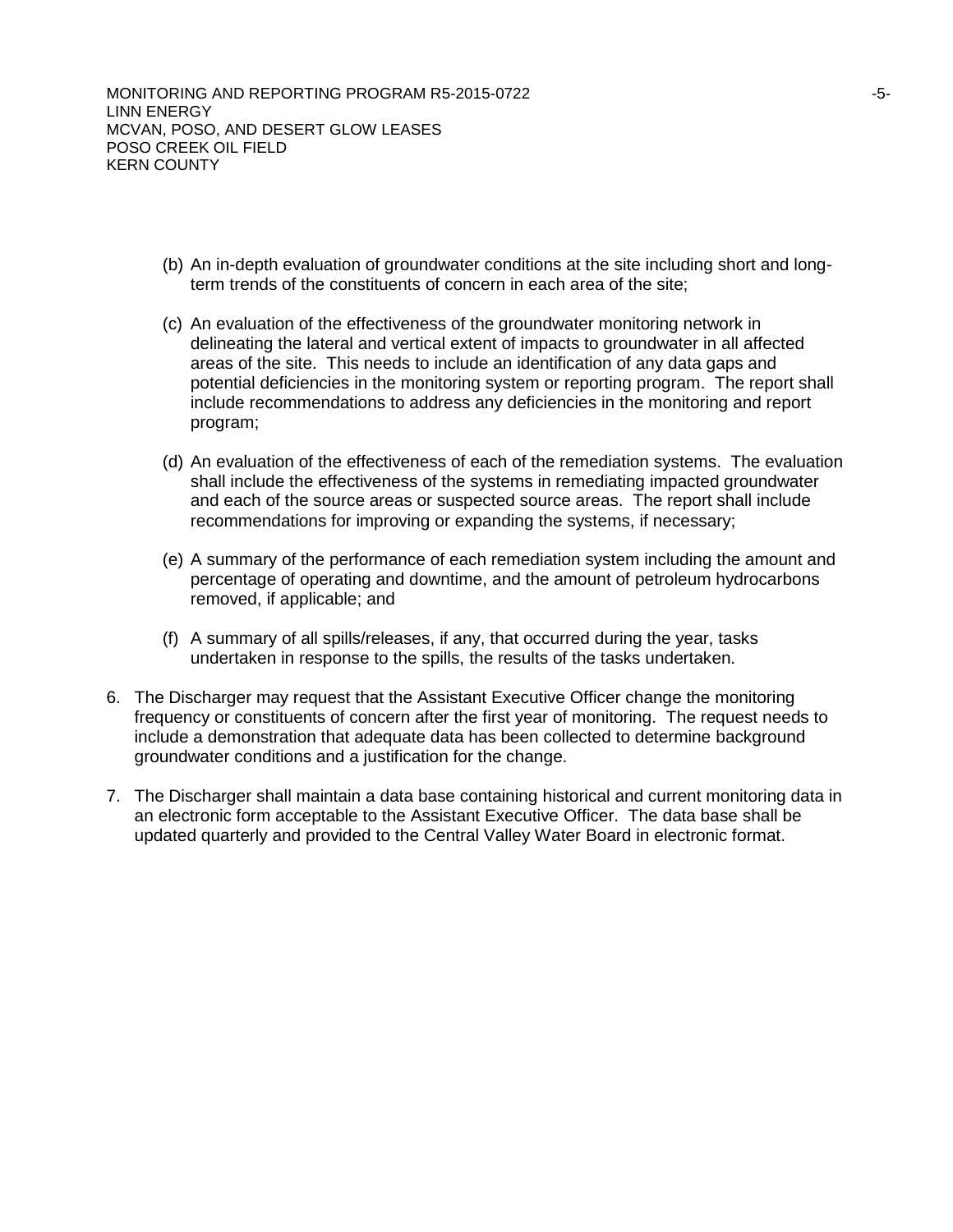MONITORING AND REPORTING PROGRAM RS-2015-0722 LINN ENERGY MCVAN, POSO, AND DESERT GLOW LEASES POSO CREEK OIL FIELD KERN COUNTY

8. The Discharger shall submit electronic copies of all work plans, reports, analytical results, and groundwater elevation data over the Internet to the State Water Board Geographic Environmental Information Management System database (GeoTracker) at [http://GeoTracker.swrcb.ca.go](http://geotracker.swrcb.ca.gov/)v. Electronic submittals shall comply with GeoTracker standards and procedures, as specified on the State Water Board's web site. Uploads to Geo Tracker shall be completed on or prior to the due date. In addition, a hardcopy of each document shall be submitted to:

California Regional Water Quality Control Board Central Valley Region 1685 E Street, Suite 200 Fresno, CA 93706 Attn: Ron Holcomb

Gee Tracker Site GlobaliD: **T10000006744** for the McVan Lease Gee Tracker Site Global ID: **T1 00000067** 45 for the Desert Glow Lease Geo Tracker Site Global ID: **T10000007301** for the Poso Lease

9. A transmittal letter explaining the essential points shall accompany each report. At a minimum, the transmittal letter shall identify any violations found since the last report was submitted, and if the violations were corrected. If no violations have occurred since the last submittal, this shall be stated in the transmittal letter. The transmittal letter shall also state that a discussion of any violations found since the last report was submitted, and a description of the actions taken or planned for correcting those violations, including any references to previously submitted time schedules, is contained in the accompanying report. The transmittal letter shall contain a statement identical to that required by the CAO by the Discharger, or the Discharger's authorized agent, under penalty of perjury, that to the best of the signer's knowledge the report is true, accurate, and complete.

The Discharger shall implement the above monitoring program on the effective date of this Program.

May L. Pracess Ordered by:

RODGERS. Assistant Executive Officer

• *I* Date

-6-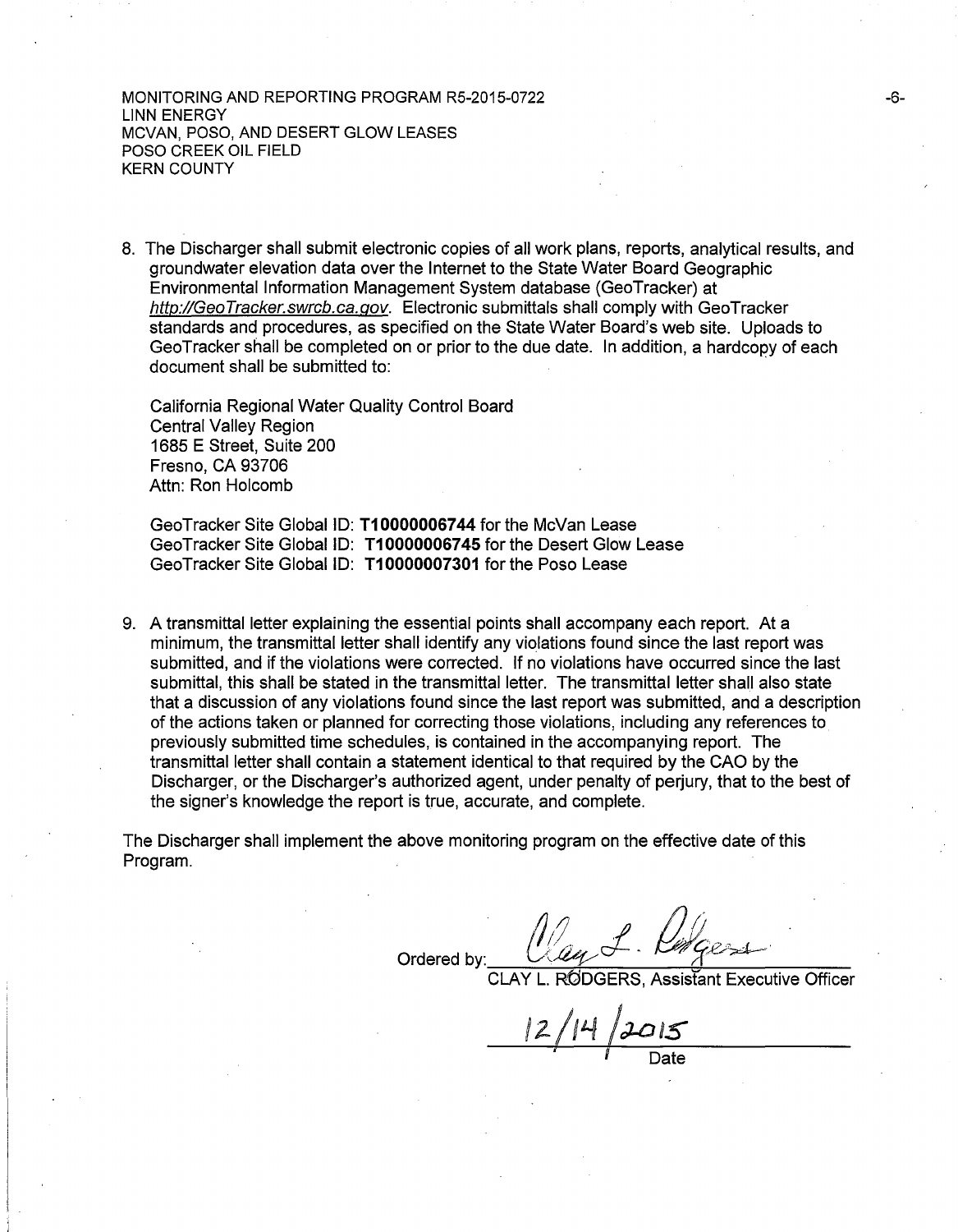| Table 1 - Wastewater and Groundwater Monitoring                                                                                                                                                                                                                    |                                                                                      |                                                                                                                                             |                                                                                                 |                                                                                                                                             |
|--------------------------------------------------------------------------------------------------------------------------------------------------------------------------------------------------------------------------------------------------------------------|--------------------------------------------------------------------------------------|---------------------------------------------------------------------------------------------------------------------------------------------|-------------------------------------------------------------------------------------------------|---------------------------------------------------------------------------------------------------------------------------------------------|
| <b>Parameters</b>                                                                                                                                                                                                                                                  | <b>Units</b>                                                                         | <b>Monitoring</b><br><b>Frequency</b>                                                                                                       | <b>US EPA</b><br>or other<br><b>Method</b>                                                      | <b>Reporting</b><br><u>Frequency</u>                                                                                                        |
| <b>Groundwater Elevation</b>                                                                                                                                                                                                                                       | feet &<br>hundredths,<br>MSL <sup>1</sup>                                            | Quarterly                                                                                                                                   |                                                                                                 | Quarterly                                                                                                                                   |
| <b>Field Parameters</b>                                                                                                                                                                                                                                            |                                                                                      |                                                                                                                                             |                                                                                                 |                                                                                                                                             |
| Temperature<br><b>Electrical Conductivity</b><br>pH                                                                                                                                                                                                                | $^{\circ}F^2$<br>$\mu$ mhos/cm <sup>3</sup><br>pH units                              | Quarterly<br>Quarterly<br>Quarterly                                                                                                         |                                                                                                 | Quarterly<br>Quarterly<br>Quarterly                                                                                                         |
| <b>Monitoring Parameters</b>                                                                                                                                                                                                                                       |                                                                                      |                                                                                                                                             |                                                                                                 |                                                                                                                                             |
| <b>Total Dissolved Solids (TDS)</b><br><b>Electrical Conductivity</b><br>Boron, dissolved                                                                                                                                                                          | mg/L <sup>4</sup><br>umhos/cm<br>mg/L                                                | Quarterly<br>Quarterly<br>Quarterly                                                                                                         | 160.1<br>120.1<br>6010B                                                                         | Quarterly<br>Quarterly<br>Quarterly                                                                                                         |
| <b>Oil Production and Process</b><br><b>Chemicals and Additives</b> <sup>5</sup>                                                                                                                                                                                   | $\mu$ g/L                                                                            | Quarterly                                                                                                                                   | As Appropriate <sup>6</sup>                                                                     | Quarterly                                                                                                                                   |
| <b>Standard Minerals</b>                                                                                                                                                                                                                                           |                                                                                      |                                                                                                                                             |                                                                                                 |                                                                                                                                             |
| Alkalinity as CaCO3<br>Bicarbonate Alkalinity as CaCO3<br>Carbonate Alkalinity as CaCO3<br>Hydroxide Alkalinity as CaCO3<br>Sulfate, dissolved<br>Nitrate-N, dissolved<br>Calcium, dissolved<br>Magnesium, dissolved<br>Sodium, dissolved<br>Potassium<br>Chloride | mg/L<br>mg/L<br>mg/L<br>mg/L<br>mg/L<br>mg/L<br>mg/L<br>mg/L<br>mg/L<br>mg/L<br>mg/L | Quarterly<br>Quarterly<br>Quarterly<br>Quarterly<br>Quarterly<br>Quarterly<br>Quarterly<br>Quarterly<br>Quarterly<br>Quarterly<br>Quarterly | 310.1<br>310.1<br>310.1<br>310.1<br>300.0<br>300.0<br>6010B<br>6010B<br>6010B<br>6010B<br>300.0 | Quarterly<br>Quarterly<br>Quarterly<br>Quarterly<br>Quarterly<br>Quarterly<br>Quarterly<br>Quarterly<br>Quarterly<br>Quarterly<br>Quarterly |
| PAHS <sup>7</sup>                                                                                                                                                                                                                                                  | $\mu$ g/L $^8$                                                                       | Quarterly                                                                                                                                   | 8270                                                                                            | Quarterly                                                                                                                                   |
| <b>Total Petroleum Hydrocarbons</b><br><u>(TPH)</u>                                                                                                                                                                                                                | $\mu$ g/L                                                                            | Quarterly                                                                                                                                   | 418.1                                                                                           | Quarterly                                                                                                                                   |
| <b>Volatile Organic Compounds</b><br><b>Full Scan</b>                                                                                                                                                                                                              | $\mu$ g/L                                                                            | Quarterly                                                                                                                                   | 8260B                                                                                           | Quarterly                                                                                                                                   |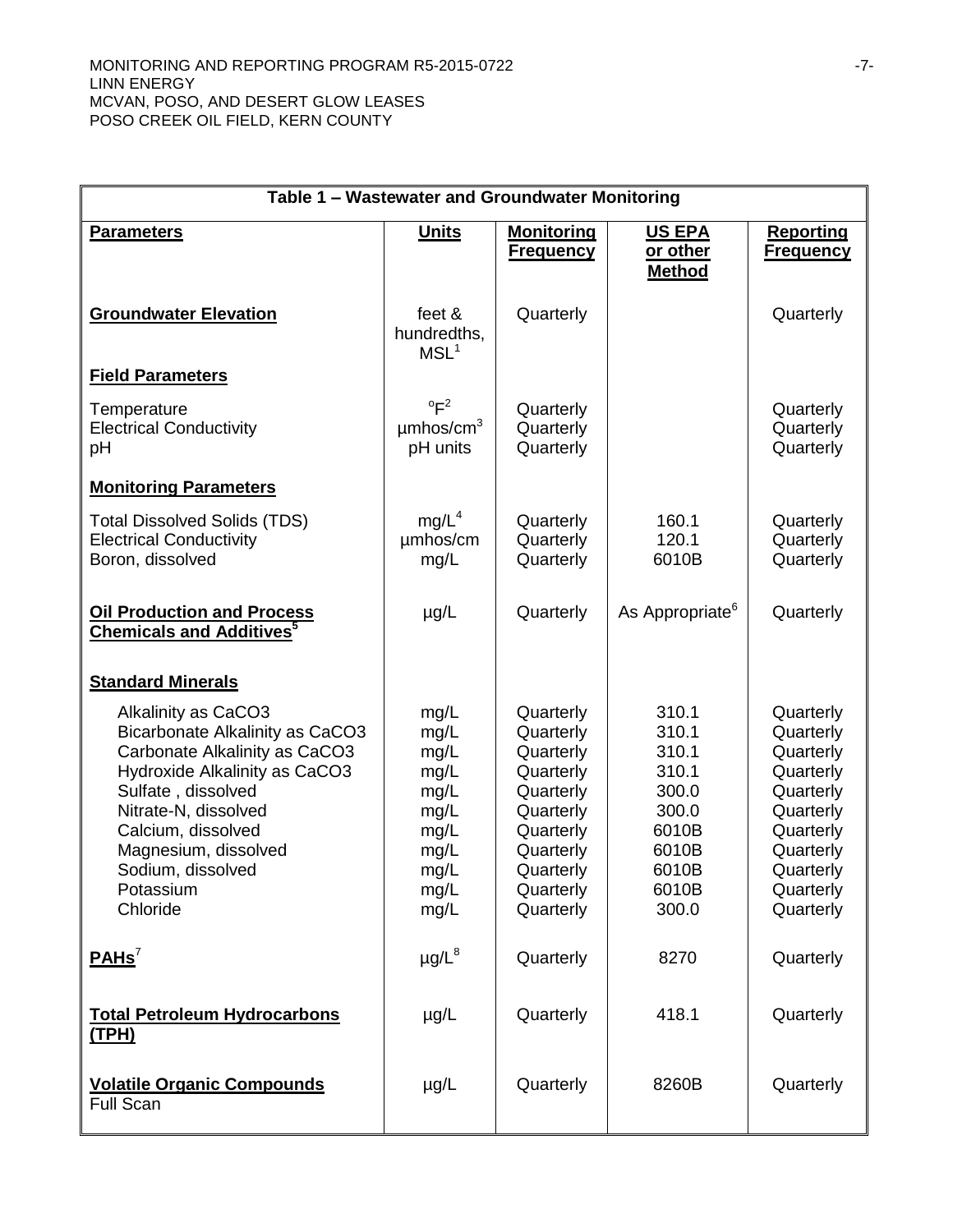| Table 1 - Wastewater and Groundwater Monitoring                                                               |                                  |                                                  |                                                            |                                                  |
|---------------------------------------------------------------------------------------------------------------|----------------------------------|--------------------------------------------------|------------------------------------------------------------|--------------------------------------------------|
| <b>Parameters</b>                                                                                             | <u>Units</u>                     | <u>Monitoring</u><br><b>Frequency</b>            | <b>US EPA</b><br>or other<br><b>Method</b>                 | <b>Reporting</b><br><b>Frequency</b>             |
| <b>Stable Isotopes</b><br>Oxygen $(^{18}O)$<br>Deuterium (Hydrogen 2, <sup>2</sup> H, or D)                   | $pCi/L^9$<br>pCi/L               | Quarterly<br>Quarterly                           | 900.0<br>900.0                                             | Quarterly<br>Quarterly                           |
| Radionuclides<br>Radium-226<br>Radium-228<br>Gross Alpha particle<br>(excluding radon and uranium)<br>Uranium | pCi/L<br>pCi/L<br>pCi/L<br>pCi/L | Quarterly<br>Quarterly<br>Quarterly<br>Quarterly | SM <sup>10</sup> 7500-Ra<br>SM 7500-Ra<br>SM 7110<br>200.8 | Quarterly<br>Quarterly<br>Quarterly<br>Quarterly |
| <b>Constituents of Concern</b>                                                                                |                                  |                                                  |                                                            |                                                  |
| Lithium                                                                                                       | mg/L                             | Quarterly                                        | 200.7                                                      | Quarterly                                        |
| Strontium                                                                                                     | mg/L                             | Quarterly                                        | 200.7                                                      | Quarterly                                        |
| Iron<br>Manganese                                                                                             | mg/L<br>mg/L                     | Quarterly<br>Quarterly                           | 200.8<br>200.8                                             | Quarterly<br>Quarterly                           |
| Antimony                                                                                                      | mg/L                             | Quarterly                                        | 200.8                                                      | Quarterly                                        |
| Arsenic                                                                                                       | mg/L                             | Quarterly                                        | 200.8                                                      | Quarterly                                        |
| <b>Barium</b>                                                                                                 | mg/L                             | Quarterly                                        | 200.8                                                      | Quarterly                                        |
| Beryllium                                                                                                     | mg/L                             | Quarterly                                        | 200.8                                                      | Quarterly                                        |
| Cadmium                                                                                                       | mg/L                             | Quarterly                                        | 200.8                                                      | Quarterly                                        |
| Chromium (total)                                                                                              | mg/L                             | Quarterly                                        | 200.8                                                      | Quarterly                                        |
| Chromium (hexavalent)                                                                                         | mg/L                             | Quarterly                                        | 7196A                                                      | Quarterly                                        |
| Cobalt                                                                                                        | mg/L                             | Quarterly                                        | 200.8                                                      | Quarterly                                        |
| Copper                                                                                                        | mg/L                             | Quarterly                                        | 200.8                                                      | Quarterly                                        |
| Lead                                                                                                          | mg/L                             | Quarterly                                        | 200.8                                                      | Quarterly                                        |
| Mercury                                                                                                       | mg/L                             | Quarterly                                        | 7470A                                                      | Quarterly                                        |